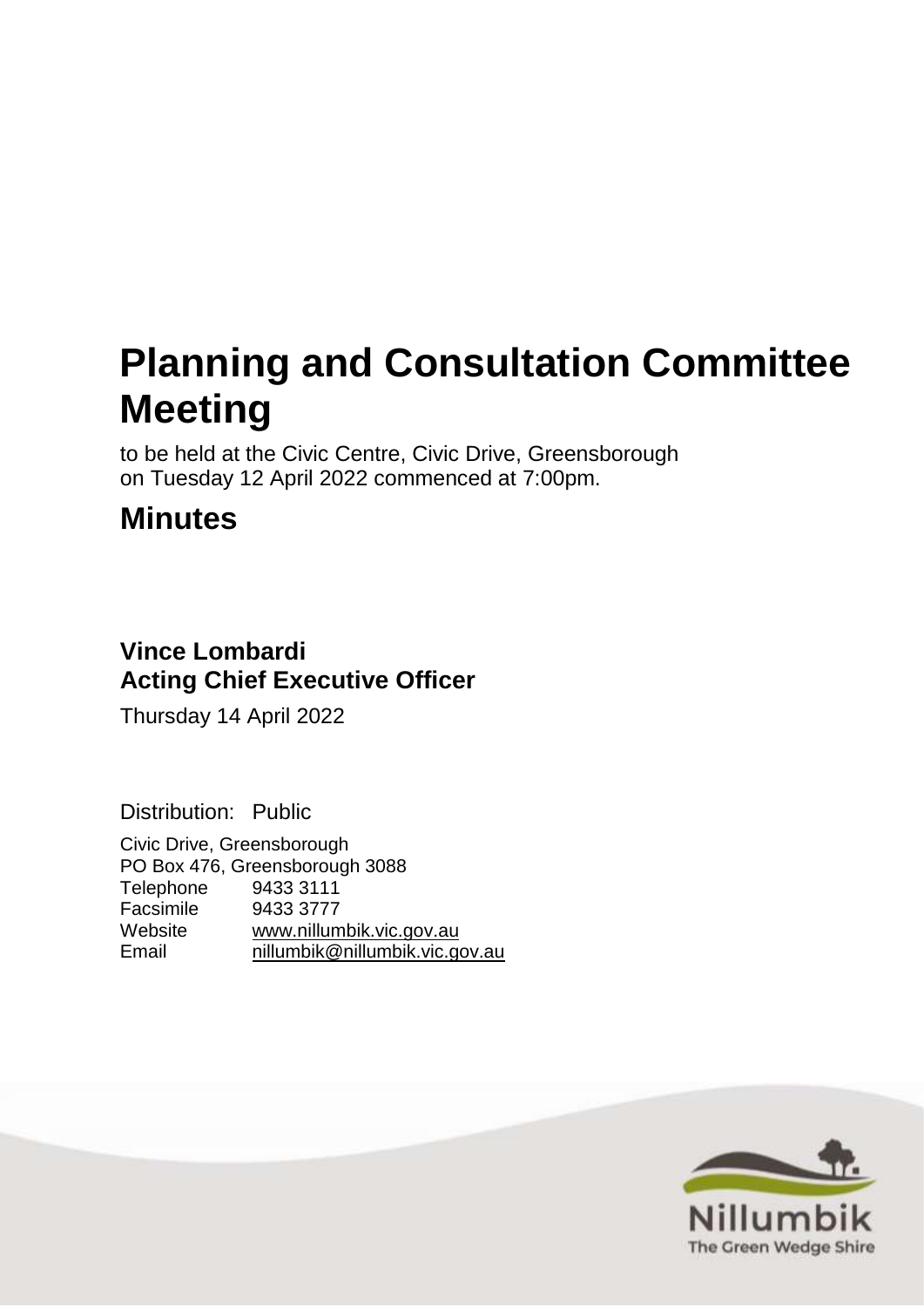# **Nillumbik Shire Council**

|    | <b>Contents</b>                |                                                                                                                                                                    |                |  |
|----|--------------------------------|--------------------------------------------------------------------------------------------------------------------------------------------------------------------|----------------|--|
| 1. | <b>Welcome by the Chair</b>    |                                                                                                                                                                    | 1              |  |
| 2. |                                | <b>Acknowledgement of Country</b>                                                                                                                                  | 1              |  |
| 3  | <b>Apologies</b>               |                                                                                                                                                                    | 1              |  |
| 4  |                                | <b>Disclosure of conflicts of interest</b>                                                                                                                         | 1              |  |
| 5. | <b>Confirmation of Minutes</b> |                                                                                                                                                                    | $\overline{2}$ |  |
| 6. | Officers' reports              |                                                                                                                                                                    | 3              |  |
|    | <b>Planning Matters</b>        |                                                                                                                                                                    |                |  |
|    | PCC.010/22                     | Construction of two double storey dwellings, buildings and works<br>to alter the existing dwelling and removal of vegetation at 117<br>Progress Road, Eltham North | 3              |  |
|    | PCC.011/22                     | Buildings and works associated with the construction of five triple<br>storey and two double storey dwellings at 30 Waigo Way,<br>Diamond Creek                    | 11             |  |
|    | PCC.012/22                     | Response to Public Exhibition of Planning Scheme Amendment<br>C142nill, 50 Oatland Road, Plenty                                                                    | 23             |  |
|    | <b>Consultation Matters</b>    |                                                                                                                                                                    |                |  |
|    | PCC.013/22                     | Draft Nillumbik Local Law Community Consultation                                                                                                                   | 25             |  |
|    | PCC.014/22                     | Draft Local Law Bend of Islands - Community Consultation                                                                                                           | 29             |  |
|    | PCC.015/22                     | Draft Recreation and Leisure Strategy 2022-2030                                                                                                                    | 33             |  |
| 7. |                                | <b>Supplementary and urgent business</b>                                                                                                                           | 35             |  |
| 8. | <b>Confidential reports</b>    |                                                                                                                                                                    | 35             |  |
| 9. | <b>Close of Meeting</b>        |                                                                                                                                                                    | 35             |  |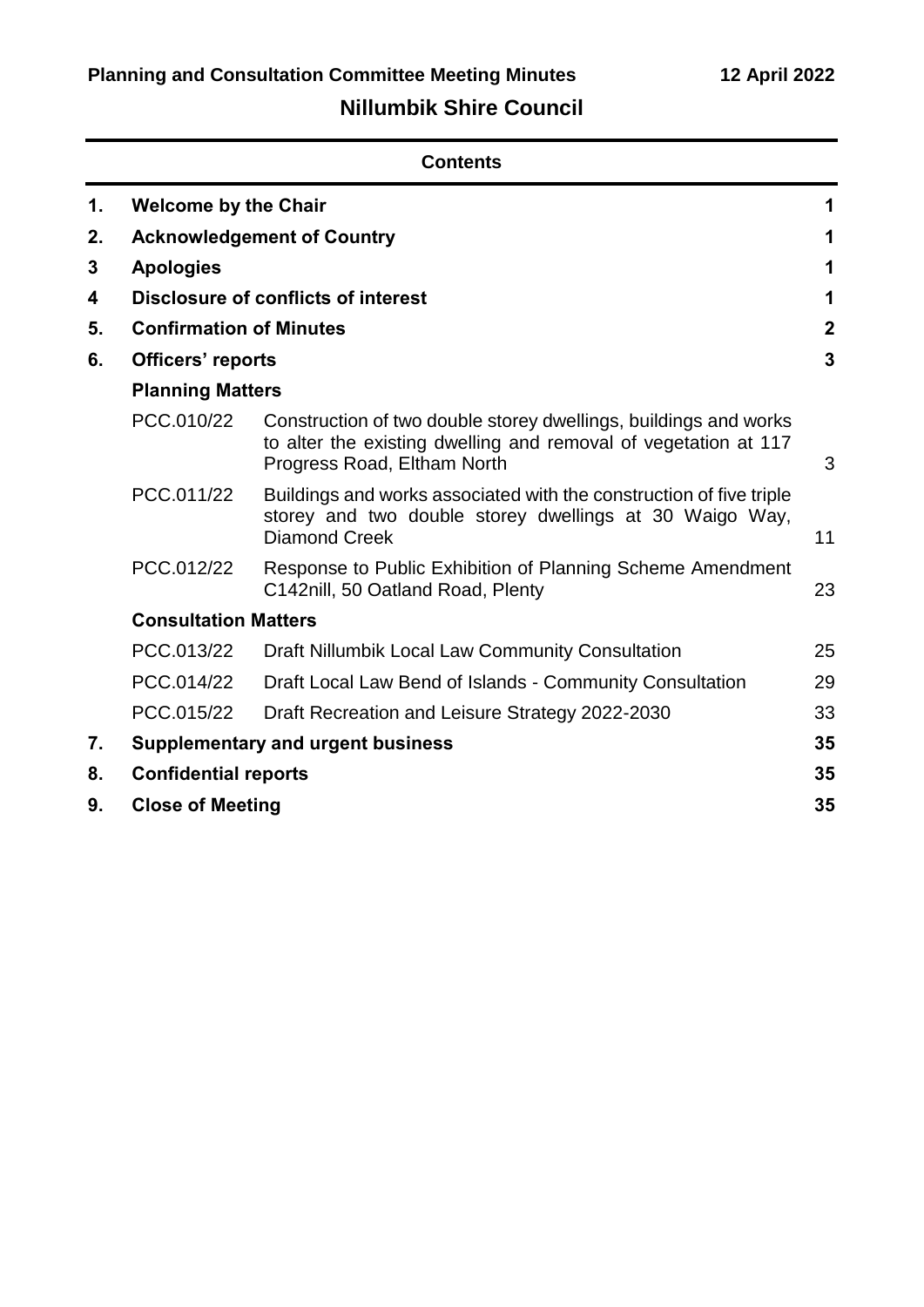# **Nillumbik Shire Council**

**Minutes of the Planning and Consultation Committee Meeting held Tuesday 12 April 2022. The meeting commenced at 7:00pm.**

#### **Councillors present:**

| Cr Richard Stockman     | <b>Blue Lake Ward</b>                            |
|-------------------------|--------------------------------------------------|
| Cr Karen Egan           | <b>Bunjil Ward</b>                               |
| Cr Natalie Duffy        | <b>Edendale Ward</b>                             |
| <b>Cr Peter Perkins</b> | Ellis Ward (Chairperson Planning Matters)        |
| Cr Ben Ramcharan        | Sugarloaf Ward (Deputy Mayor)                    |
| Cr Geoff Paine          | Wingrove Ward (Chairperson Consultation Matters) |

#### **Officers in attendance:**

| Vince Lombardi           | <b>Acting Chief Executive Officer</b>                            |
|--------------------------|------------------------------------------------------------------|
| Blaga Naumoski           | Executive Manager Governance, Communications and Engagement      |
| <b>Corrienne Nichols</b> | <b>Executive Manager Communities</b>                             |
| Jeremy Livingston        | <b>Executive Manager Business Transformation and Performance</b> |
| Rosa Zouzoulas           | <b>Executive Manager Planning and Community Safety</b>           |
| Renae Ahern              | <b>Manager Planning Services</b>                                 |
| Eddie Cheng              | Manager, Information Technology                                  |
| Leigh Northwood          | <b>Strategic Planning Lead</b>                                   |
| <b>Katia Croce</b>       | <b>Governance Lead</b>                                           |

#### <span id="page-2-0"></span>**1. Welcome by the Chair**

#### <span id="page-2-1"></span>**2. Acknowledgement of Country**

Acknowledgement of Country was read by the Chairperson Planning Matters, Cr Peter Perkins.

# <span id="page-2-2"></span>**3 Apologies**

The Mayor, Cr Frances Eyre has submitted a request for Leave of Absence for Tuesday 12 April 2022.

#### **Committee Resolution**

#### **MOVED: Cr Geoff Paine SECONDED: Cr Ben Ramcharan**

**That** Council approves a Leave of Absence for the Mayor Cr Frances Eyre for Leave of Absence for Tuesday 12 April 2022.

#### **CARRIED UNANIMOUSLY**

#### <span id="page-2-3"></span>**4 Disclosure of conflicts of interest**

Nil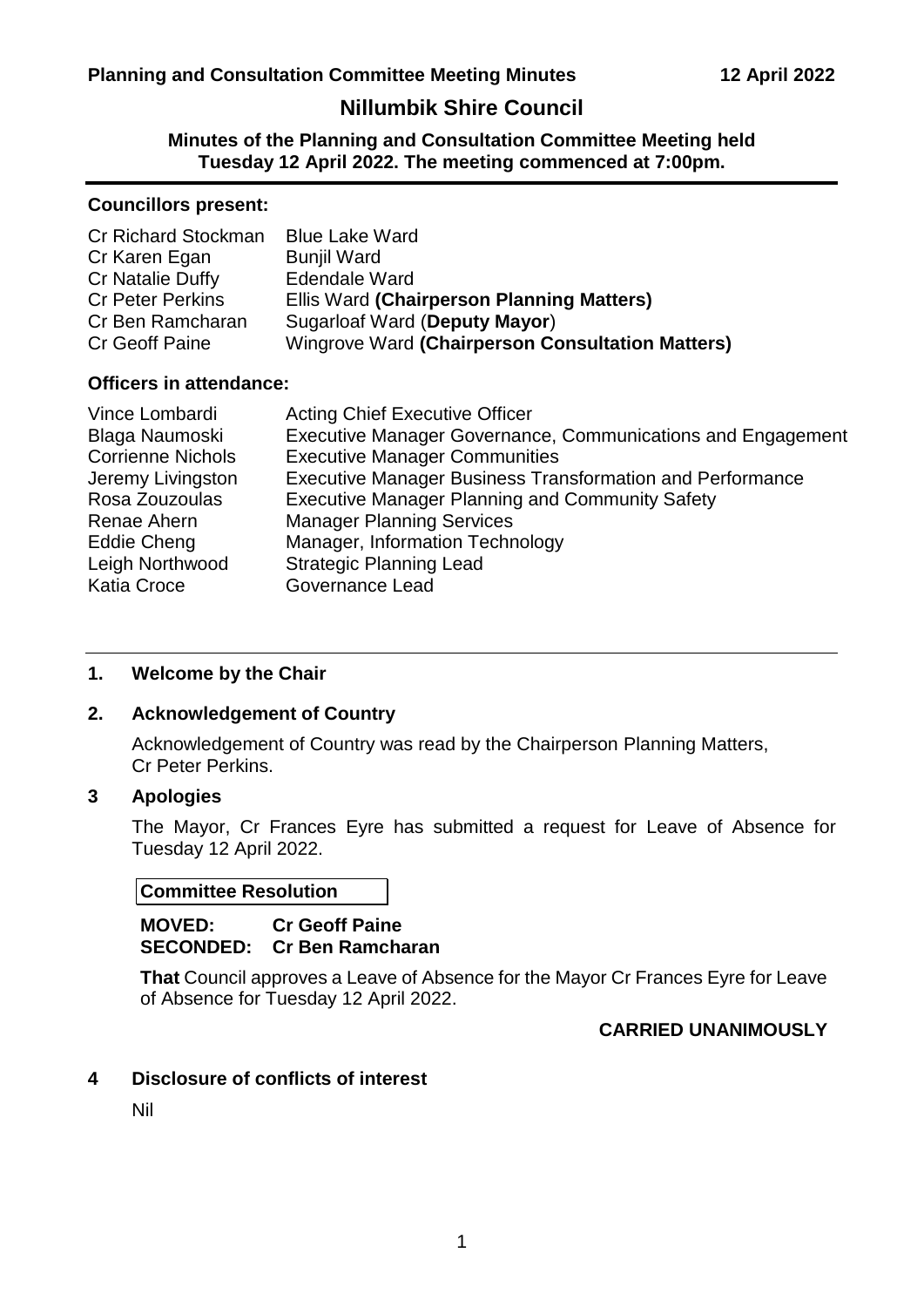### <span id="page-3-0"></span>**5. Confirmation of Minutes**

Confirmation of the minutes of the Planning and Consultation Committee Meeting held on Tuesday 8 March 2022.

**Committee Resolution**

**MOVED: Cr Geoff Paine SECONDED: Cr Richard Stockman** 

**That** the Committee (acting under delegation from Council) confirms the minutes of the Planning and Consultation Committee Meeting held on Tuesday 8 March 2022 (**Attachment 1)**.

# **CARRIED UNANIMOUSLY**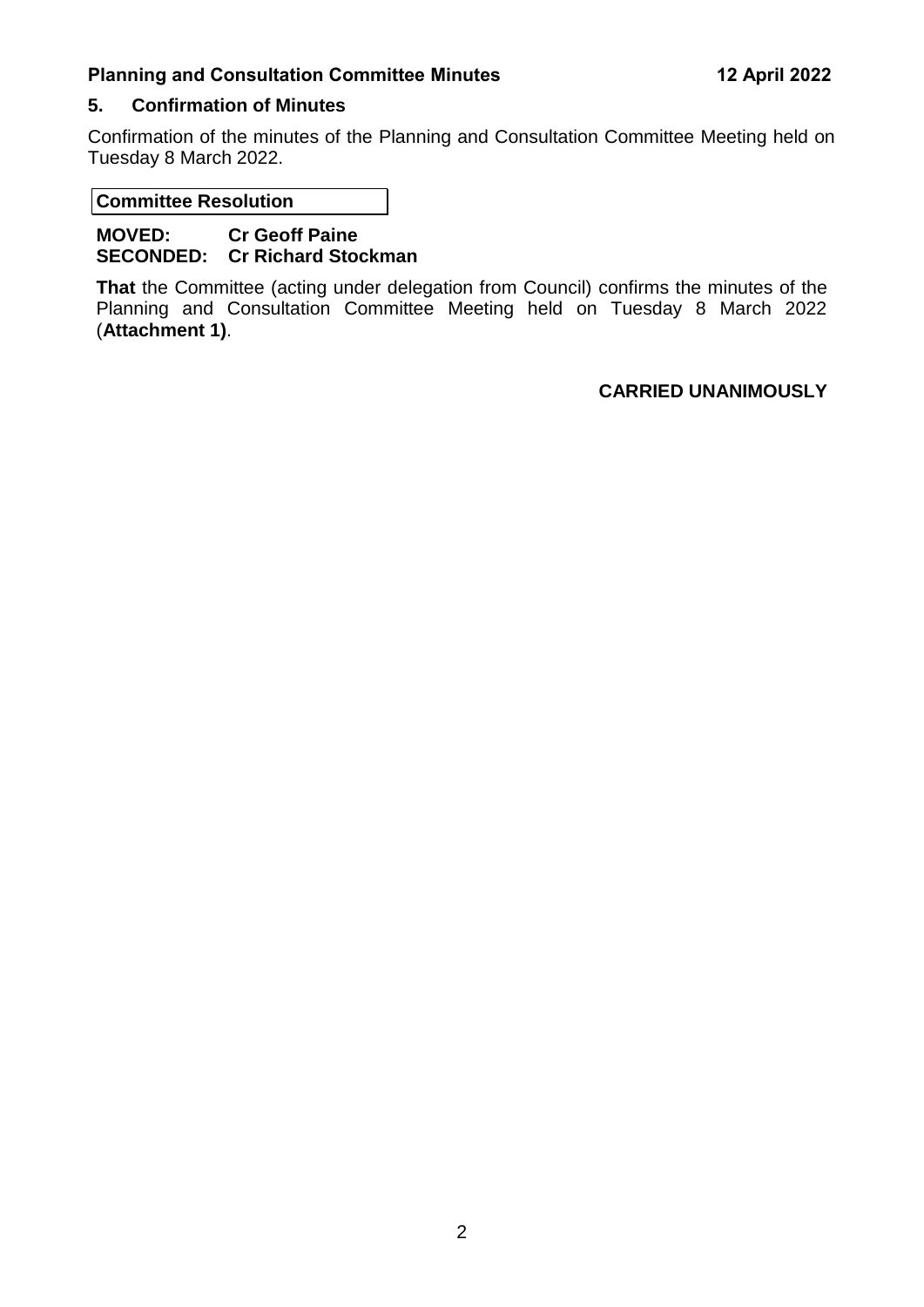# <span id="page-4-1"></span><span id="page-4-0"></span>**6. Officers' reports**

<span id="page-4-2"></span>

| PCC.010/22 | Construction of two double storey dwellings, buildings and works to   |
|------------|-----------------------------------------------------------------------|
|            | alter the existing dwelling and removal of vegetation at 117 Progress |
|            | Road, Eltham North                                                    |

| Item:          | <b>Planning Matter</b>                                          |
|----------------|-----------------------------------------------------------------|
| Distribution:  | <b>Public</b>                                                   |
| Manager:       | Rosa Zouzoulas, Executive Manager Planning and Community Safety |
| <b>Author:</b> | Kamal Hasanoff, Acting Manager Planning Services                |

# **Application summary**

| Address of the land       | 117 Progress Road, Eltham North                                                                                                                                                                                                        |
|---------------------------|----------------------------------------------------------------------------------------------------------------------------------------------------------------------------------------------------------------------------------------|
| Site area                 | 2,024 m2                                                                                                                                                                                                                               |
| Proposal                  | Construction of two double storey dwellings, buildings and<br>works to alter the existing dwelling and removal of<br>vegetation                                                                                                        |
| Application number        | 1118/2021/03P                                                                                                                                                                                                                          |
| Date lodged               | 11 November 2021                                                                                                                                                                                                                       |
| Applicant                 | <b>Creative Design Studio</b>                                                                                                                                                                                                          |
| Zoning                    | Neighbourhood Residential Zone (Schedule 1)                                                                                                                                                                                            |
| Overlay(s)                | Significant Landscape Overlay (Schedule 2)                                                                                                                                                                                             |
| Reason for being reported | Called in by Ward Councillor                                                                                                                                                                                                           |
| Number of objections      | 16                                                                                                                                                                                                                                     |
| Key issues                | <b>Strategic location</b><br>$\bullet$<br>Building bulk, massing and scale<br>$\bullet$<br>Impacts to vegetation and landscaping opportunities<br>Private open space<br>$\bullet$<br>Amenity impacts<br>Car parking and vehicle access |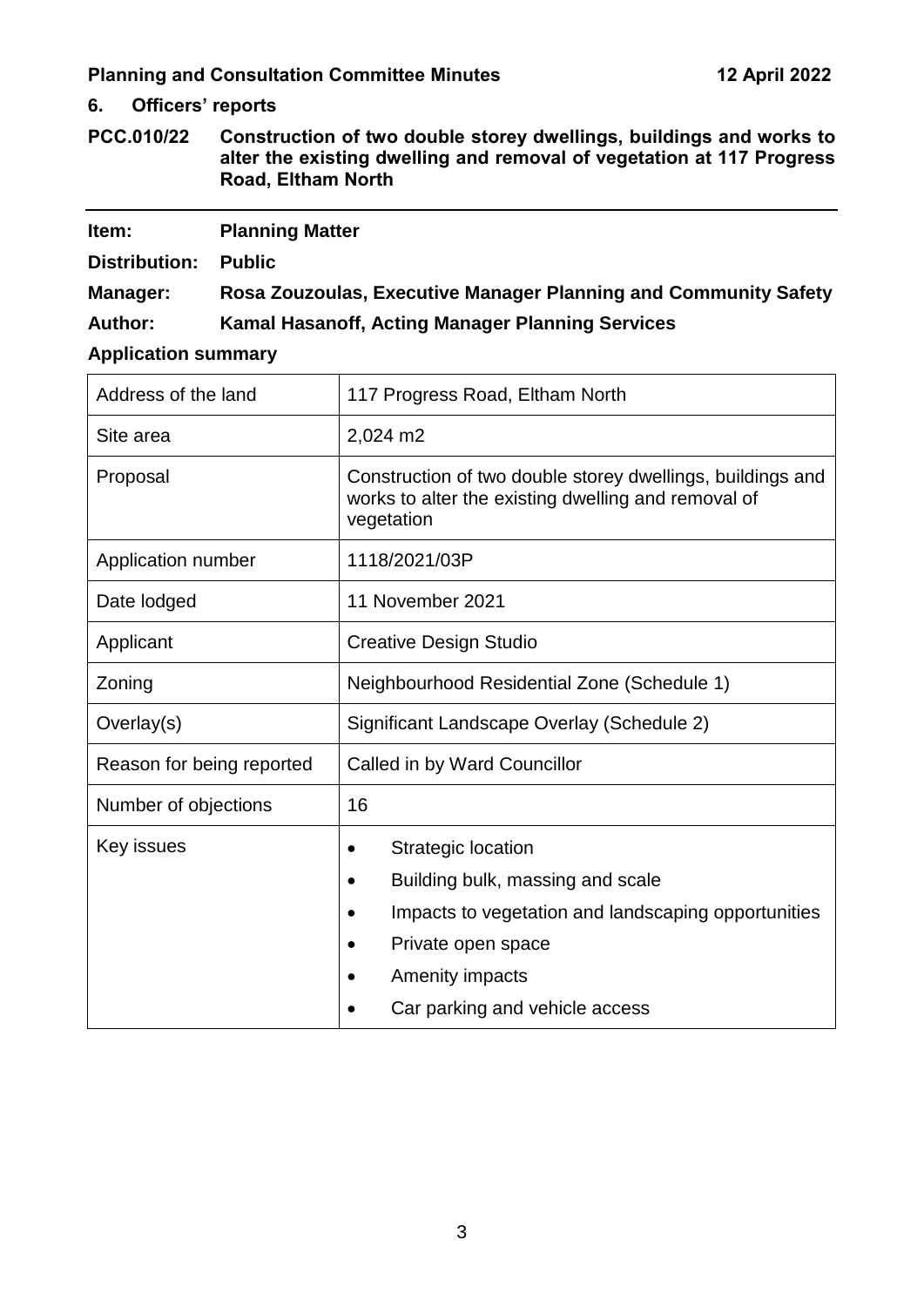# **6. Planning Matters**

#### **PCC.010/22 Construction of two double storey dwellings, buildings and works to alter the existing dwelling and removal of vegetation at 117 Progress Road, Eltham North**

*The following people addressed the Committee with respect to this item:*

#### *In Person*

- *1 Veronique Lyttle*
- *2 Dermot Lyttle*
- *3 Chris Libertino*
- *4 Sam Battiato on behalf of Applicant*

#### *Chairperson read submission*

- *5 Victoria Beilharz*
- *6 Jill Chan*
- *7 Tom Hugh*
- *8 Jan Wallace*

#### **Recommendation**

**That** the Committee (under delegation from Council) issue a Notice of Decision to Grant a Permit to the land located at 117 Progress Road, Eltham North for the construction of two double storey dwellings, buildings and works to alter the existing dwelling and removal of vegetation, in accordance with the submitted plans and subject to the following conditions:

- 1. Before the development commences amended plans to the satisfaction of the Responsible Authority must be submitted to and approved by the Responsible Authority. When approved, the plans will be endorsed and will then form part of this permit. The plans must be generally in accordance with the plans submitted with the application but modified to show:
	- a) The driveway landscape strip relocated to the east side of the driveway for its entire length.
	- b) A landscape plan in accordance with Condition 3 to provide 20 canopy trees on the site (including the 6 trees to be retained).
	- c) The Tree Protection Zones (TPZ) for all trees to be retained.
	- d) The driveway constructed using root sensitive construction methods and permeable material within the TPZ of third party Trees 11, 12 and 15.
	- e) A Tree Protection Management Plan in accordance with Condition 9.
	- f) The location of all trenched services.
	- g) The garage doors widened to 4.8 metres and the garden beds along the common driveway reconfigured to ensure vehicles can exit the garages conveniently. Vehicle swept paths must be provided to reflect the above amendments.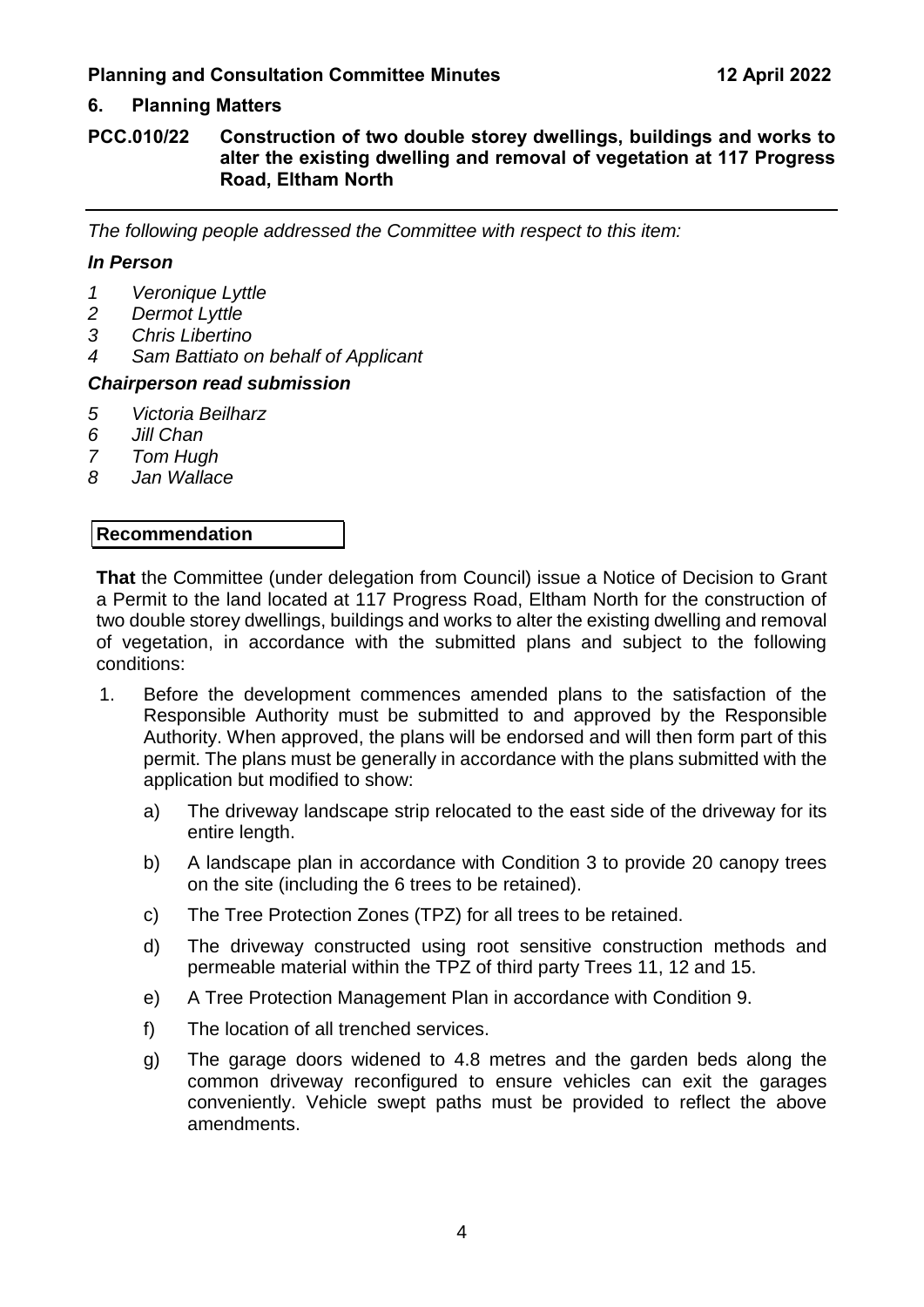# **6. Planning Matters**

#### **PCC.010/22 Construction of two double storey dwellings, buildings and works to alter the existing dwelling and removal of vegetation at 117 Progress Road, Eltham North**

- h) Sectional diagrams to show driveway gradients in accordance with Clause 52.06-9 of the Nillumbik Planning Scheme, together with any consequential changes to the gradients.
- i) Vehicle sight lines in accordance with Clause 52.06-9 (Car Parking) of the Nillumbik Planning Scheme to ensure vehicles can exit the site clear of visual obstruction.
- 2. The development as shown on the endorsed plans must not be altered unless with the prior written consent of the Responsible Authority.
- 3. Before the development commences, a landscape plan to the satisfaction of the Responsible Authority must be submitted to and approved by the Responsible Authority. When approved, the plan will be endorsed and will then form part of this permit. The plan must show:
	- a) A survey of all existing vegetation and natural features;
	- b) The area or areas set aside for landscaping;
	- c) A schedule of all proposed trees, shrubs/small trees and ground cover. This schedule shall include a mixture of selected from the Council document 'Live Local Plant Local' showing the botanical and common name of each plant, the quantity to be planted, the pot size and spacing;
	- d) The location of each species to be planted and the location of all areas to be covered by grass, lawn or other surface material;
	- e) Paving, retaining walls, fence design details and other landscape works including areas of cut and fill;
	- f) Appropriate irrigation systems;
	- g) Appropriate maintenance details; and
	- h) The provision of canopy trees to be planted throughout the development. The trees must be significant canopy species and selected from *'Live Local Plant Local – A guide to planting in Nillumbik'.*
- 4. Unless with the prior written consent of the Responsible Authority, before the occupation of the development, the landscaping works shown on the endorsed plans must be carried out, completed and maintained to the satisfaction of the Responsible Authority.
- 5. No native vegetation on site (unless specified on the endorsed plans) shall be removed, destroyed, felled, lopped, ringbarked, uprooted or otherwise damaged except with the prior written consent of the Responsible Authority.
- 6. Prior to development commencing (including any demolition, excavations, tree removal, delivery of building/construction materials and/or temporary buildings), the trees marked on the endorsed plans as being retained must have a Tree Protection Fence (TPF) to the satisfaction of the Responsible Authority. The fencing associated with this TPZs must meet the following requirements: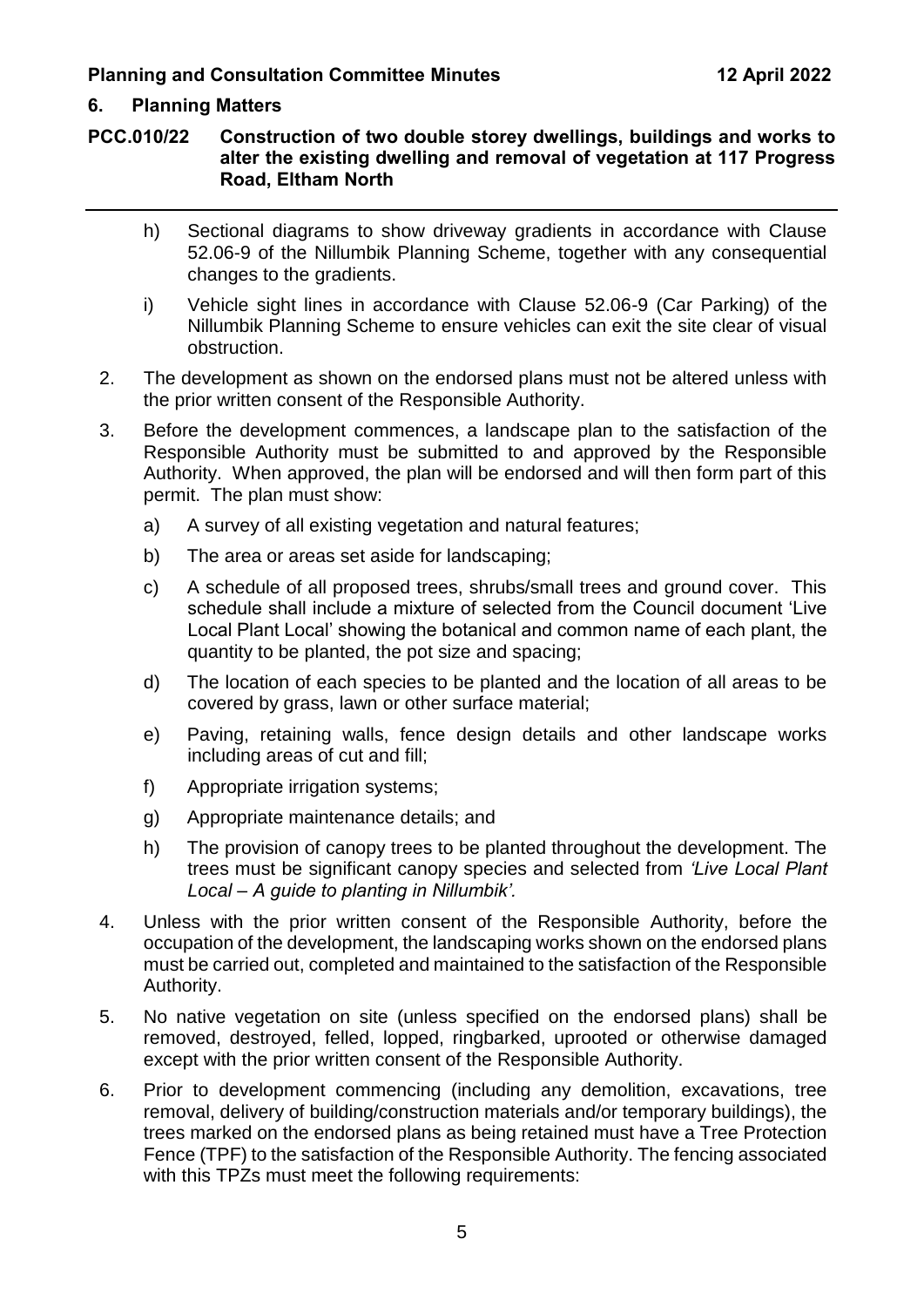#### **6. Planning Matters**

#### **PCC.010/22 Construction of two double storey dwellings, buildings and works to alter the existing dwelling and removal of vegetation at 117 Progress Road, Eltham North**

#### a) Extent

The tree protection fencing (TPF) is to be provided to the extent of the TPZ, calculated as being a radius of 12 x Diameter at Breast Height (DBH – measured at 1.4 metres above ground level as defined by the Australian Standard AS 4970.2009)

Fencing may be reduced directly adjacent to the works area only to allow access during construction (i.e. no more than 1 metre away from the works/ construction area)

b) Fencing

All tree protection fencing required by this permit must be erected in accordance with the approved TPZ.

The TPF must be erected to form a visual and physical barrier and must be a minimum height of 1.5 metres and of chain mesh or similar fence.

c) Signage

Fixed signs are to be provided on all visible sides of the TPF clearly stating "Tree Protection Zone – No Entry", to the satisfaction of the Responsible Authority.

d) Provision of Services

Unless with the prior written consent of the Responsible Authority, all services (including water, electricity, gas and telephone) must be installed underground, and located outside of any TPZ, to the satisfaction of the Responsible Authority.

e) Access to TPZ

Should temporary access be necessary within the Tree Protection Zone during the period of construction, the Responsible Authority must be informed prior to relocating the fence (as it may be necessary to undertake additional root protection measures such as bridging over with timber).

- 7. Prior to the commencement of the approved works (including any demolition, excavations, tree removal, delivery of building/construction materials and/or temporary buildings), the erected tree protection fences must be inspected and approved by the Responsible Authority. Once erected to the required standard, the tree protection fencing shall be maintained in good condition and may only be removed upon completion of all development works, to the satisfaction of the Responsible Authority.
- 8. The following actions must not be undertaken in any tree protection zone as identified in this permit, to the satisfaction of the Responsible Authority:
	- a) Materials or equipment stored within the zone;
	- b) Servicing and refuelling of equipment and vehicles;
	- c) Storage of fuel, oil dumps or chemicals;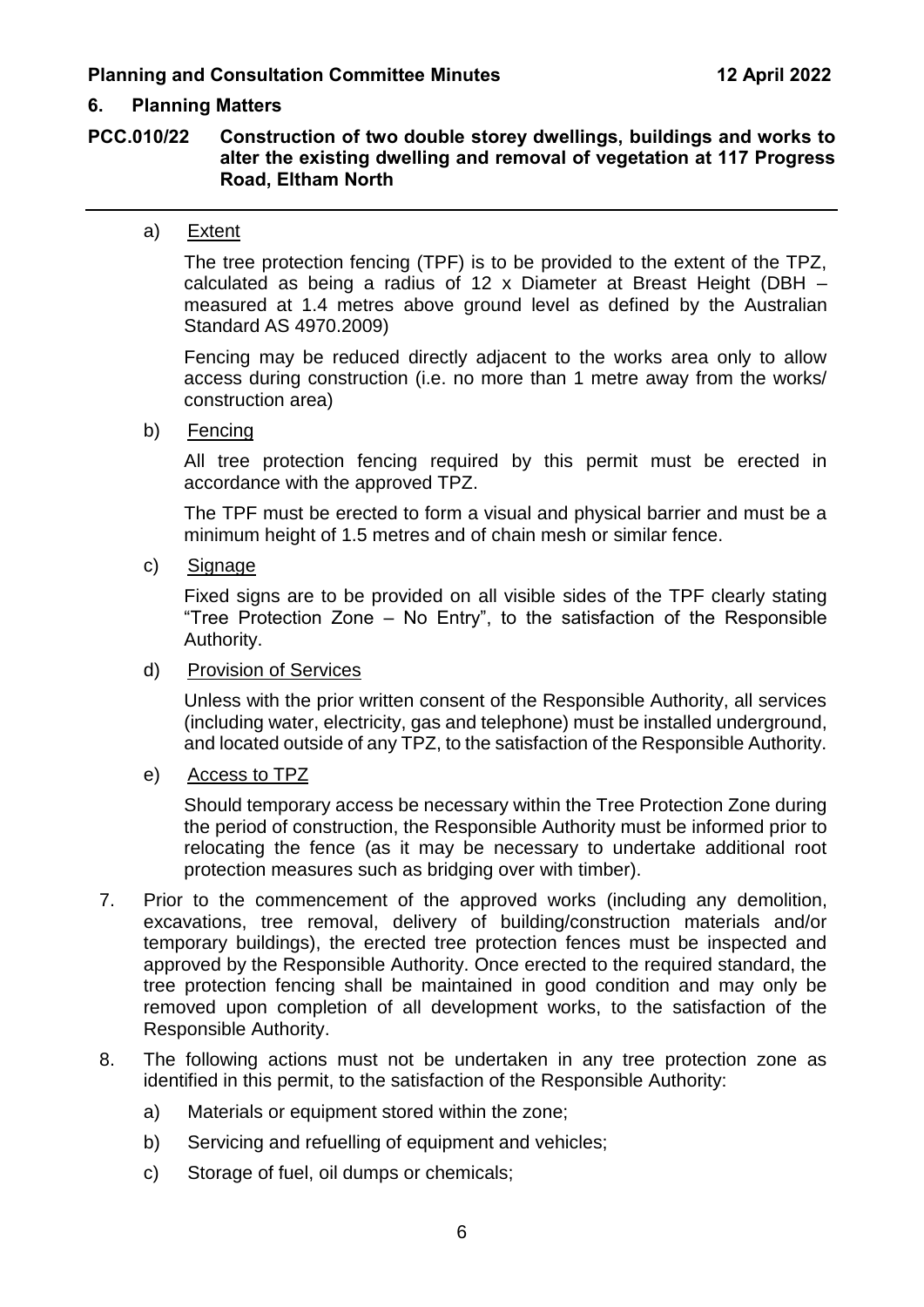# **6. Planning Matters**

### **PCC.010/22 Construction of two double storey dwellings, buildings and works to alter the existing dwelling and removal of vegetation at 117 Progress Road, Eltham North**

- d) Attachment of any device to any tree (including temporary service wires, nails, screws or any other fixing device);
- e) Open cut trenching or excavation works (whether or not for laying of services);
- f) Changes to the soil grade level;
- g) Temporary buildings and works; and
- h) Unauthorised entry by any person, vehicle or machinery.
- 9. Before the endorsement of plans a Tree Protection Management Plan by a suitably qualified arborist must be submitted to and endorsed by the Responsible Authority. The plan must show all measures required during construction to ensure protection of trees to be retained.

The plan must include (but not be limited to) the following:

- a) Locations of tree protection fencing to isolate TPZs from impact, or ground protection where appropriate in lieu of fencing (including Council's street tree).
- b) Crown pruning requirements to be conducted in accordance with Australian Standard 4373‐2007 Pruning of Amenity Trees.
- c) Site ingress/egress routes for vehicles, machinery, equipment and materials.
- d) Suitable on‐site areas for material storage (if any).
- e) Locations and timing of works within TPZs required to be supervised by the Project Arborist.
- f) Certification templates to allow the Project Arborist to induct contractors and monitor compliance at all stages of site works; which should be provided to Council at the completion of the project.
- 10. The materials to be used in the construction of the buildings and works hereby permitted shall be of non-reflective type and finished in muted tones, to the satisfaction of the Responsible Authority.
- 11. Air-conditioning and other plant and equipment installed on the subject buildings shall be so positioned and baffled so that noise disturbance is minimised, to the satisfaction of the Responsible Authority.
- 12. Vehicular access and egress to the development site from the roadway must be by way of a vehicle crossing upgraded to the requirements of the Responsible Authority, to suit the proposed driveway and the vehicles that will use the crossing. The Responsible Authority must approve the location, design and construction of the crossing. Any existing unused crossing must be removed and the disturbed area reinstated to the satisfaction of the Responsible Authority. All vehicle crossing works are to be carried out with Council supervision under an Infrastructure Works permit.

Width of the driveway at property boundary must match the width of the vehicle crossing.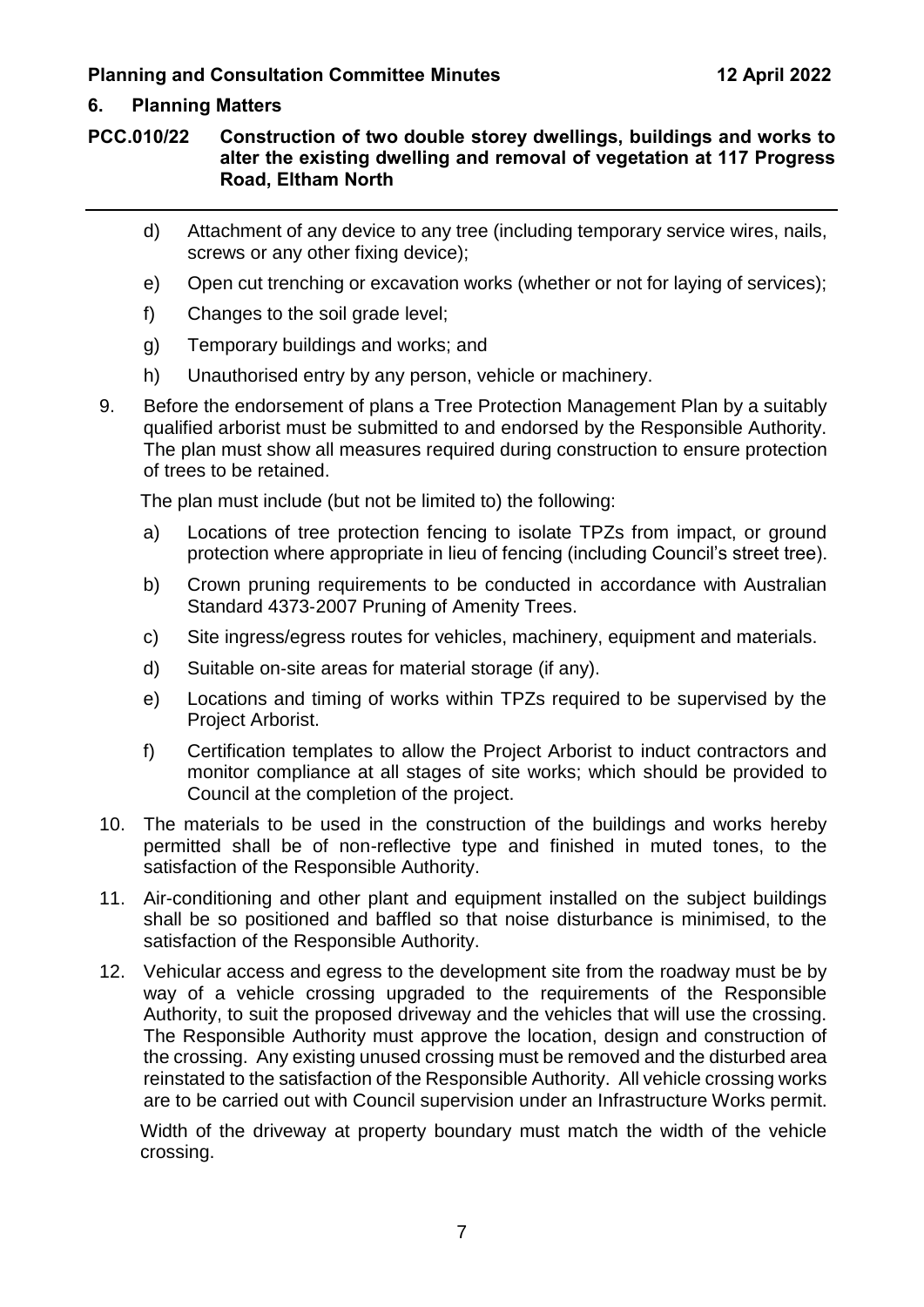# **6. Planning Matters**

#### **PCC.010/22 Construction of two double storey dwellings, buildings and works to alter the existing dwelling and removal of vegetation at 117 Progress Road, Eltham North**

13. The vehicular driveway must be properly formed and constructed meeting the ramp grades specified in the Nillumbik Planning Scheme and to such levels to ensure that it can be utilised at all times. Appropriate transitions with a maximum change in grade of 1 in 8 should be provided to enable access by all types of vehicles. The driveway must be drained, constructed in concrete, asphalt or similar surface and maintained in a continuously useable condition. All works are to be carried out to the satisfaction of the Responsible Authority.

Stormwater from the driveway must be collected using 225mm wide trench-grates across the driveway at property boundary where it meets road reserve and connected to the on-site detention device/legal point of stormwater discharge.

- 14. Stormwater must not be discharged from the subject land other than by means of an underground pipe drain to the nominated point of stormwater discharge. The nominated point of stormwater discharge is Council underground drainage system.
- 15. Stormwater from the driveway must be collected using 225mm wide trench-grates across the driveway and/or grating pits positioned within the driveway at a maximum spacing of 15 metres to the satisfaction of the Responsible Authority.

Stormwater must be connected to the on-site detention device to the satisfaction of the Responsible Authority. Overflow of stormwater must be connected to the nominated point of discharge.

Use minimum 225mm diameter underground drains for the internal drainage system underneath the driveway.

- 16. The on-site detention device shall be designed by a qualified engineer and plans submitted to the Responsible Authority for approval (prior to the commencement of the development unless with the prior written consent of the responsible authority). The engineer that is designing the on-site detention device must obtain tc and tso figures from Council. The permissible site discharge must be restricted to a pre development flow rate for a 1 in 5 year average recurrence interval (ARI) event and detained for a 1 in 10 year ARI event.
- 17. An on-site detention device must be installed, at no cost to Council, to restrict the property storm water discharge to a flow equivalent to the pre-development design flow rate as approved by the Responsible Authority (Nillumbik Shire). The on-site detention system outlet must be connected to the Council nominated point of stormwater discharge.

Construction of the on-site detention device must be carried out under Council supervision, in accordance with the approved plans and specifications and under an Infrastructure Works permit.

18. No polluted, effluent and/or sediment laden runoff from the development site is to be discharged directly or indirectly into Council's drains, Melbourne Water's drains or watercourses or adjoining private property during the construction of the development.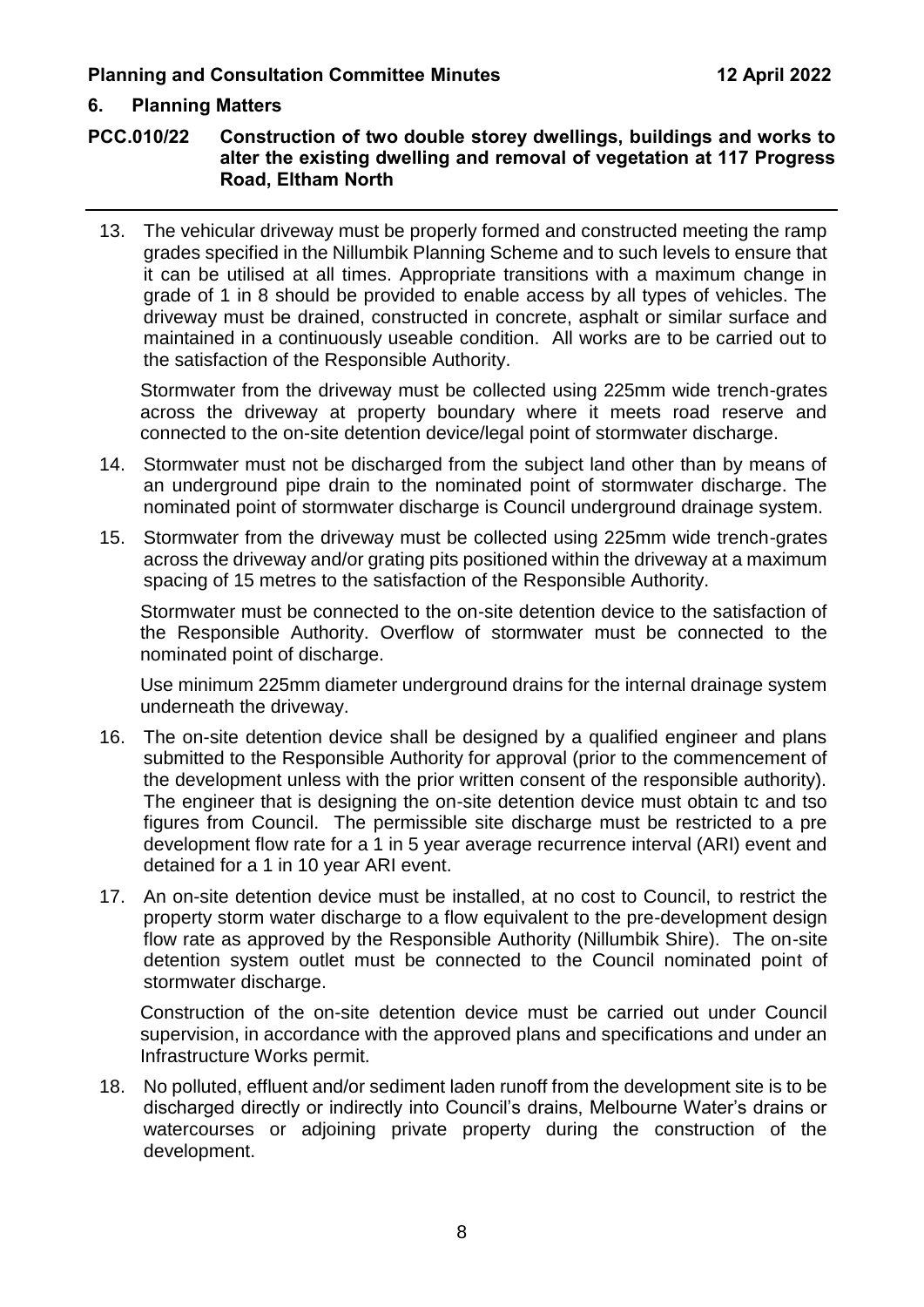# **6. Planning Matters**

### **PCC.010/22 Construction of two double storey dwellings, buildings and works to alter the existing dwelling and removal of vegetation at 117 Progress Road, Eltham North**

Sediment fencing and/or pollution/litter traps must be installed on site and serviced accordingly to the satisfaction of the Responsible Authority.

- 19. This permit will expire if one of the following circumstances applies:
	- a) The development is not commenced within 2 years of the date of this permit.
	- b) The development is not completed within 4 years of the date of this permit.

The Responsible Authority may extend the periods referred to if a request is made in writing before the permit expires, or within 6 months afterwards if the development has not commenced, or 12 months after if the development has commenced but is not yet completed.

#### **Motion**

# **MOVED: Cr Natalie Duffy SECONDED: Cr Ben Ramcharan**

**That** the Committee (acting under delegation from Council) issue a Notice of Decision to Refuse to Grant a permit to the land located at 117 Progress Road, Eltham North for the 'Construction of two double storey dwellings, buildings and works to alter the existing dwelling and removal of vegetation' on the following grounds:

- 1. The proposal is inconsistent with the objectives of Clause 2.03-1 (Settlement) and Clause 16.01-1L (Location of medium density residential development) of the Nillumbik Planning Scheme in relation to its distance to the Eltham Activity Centre and principle public transport.
- 2. The proposal is inconsistent with the objectives of Clause 15.01-5L (Neighbourhood Character – Nillumbik) and Significant Landscape Overlay (Schedule 2) of the Nillumbik Planning Scheme. The building bulk, massing and scale, extent of hard surface area in the front setback, removal of vegetation and insufficient landscaping opportunities are inconsistent with the existing and desired future character for this bush garden precinct.
- 3. The proposal does not meet the following objectives of Clause 55 of the Nillumbik Planning Scheme:
	- Clause 55.02-1 Neighbourhood character
	- Clause 55.03-8 Landscaping.
- 4. The proposal does not meet the objectives of Clause 52.06 Car Parking of the Nillumbik Planning Scheme in relation to vehicle access.
- 5. The proposal is an overdevelopment of the site.

THE MOTION WAS PUT TO THE VOTE AND CARRIED AND BECAME THE COMMITTEE RESOLUTION AS FOLLOWS: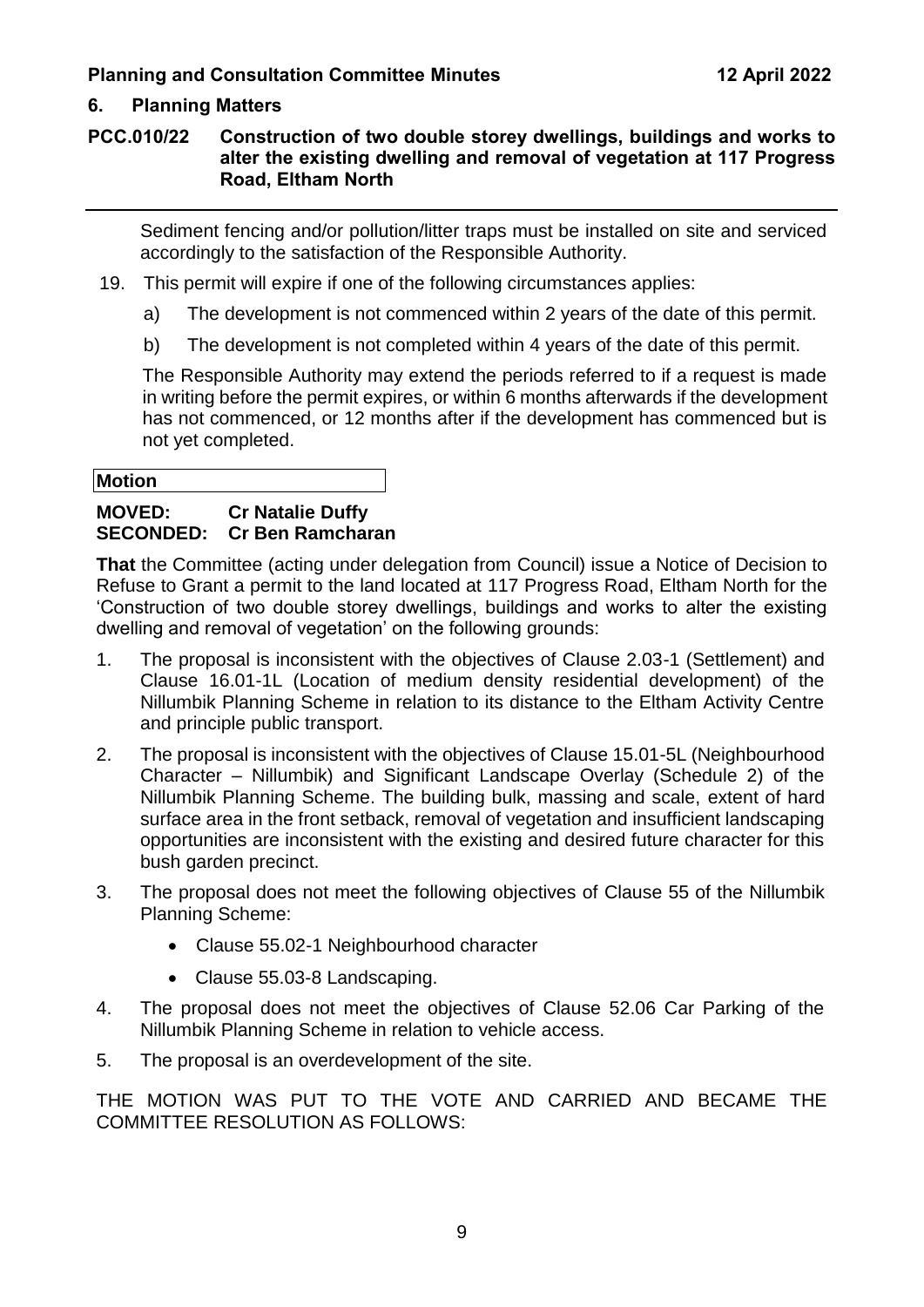# **6. Planning Matters**

**PCC.010/22 Construction of two double storey dwellings, buildings and works to alter the existing dwelling and removal of vegetation at 117 Progress Road, Eltham North**

**Committee Resolution**

# **MOVED: Cr Natalie Duffy SECONDED: Cr Ben Ramcharan**

**That** the Committee (acting under delegation from Council) issue a Notice of Decision to Refuse to Grant a permit to the land located at 117 Progress Road, Eltham North for the 'Construction of two double storey dwellings, buildings and works to alter the existing dwelling and removal of vegetation' on the following grounds:

- 1. The proposal is inconsistent with the objectives of Clause 2.03-1 (Settlement) and Clause 16.01-1L (Location of medium density residential development) of the Nillumbik Planning Scheme in relation to its distance to the Eltham Activity Centre and principle public transport.
- 2. The proposal is inconsistent with the objectives of Clause 15.01-5L (Neighbourhood Character – Nillumbik) and Significant Landscape Overlay (Schedule 2) of the Nillumbik Planning Scheme. The building bulk, massing and scale, extent of hard surface area in the front setback, removal of vegetation and insufficient landscaping opportunities are inconsistent with the existing and desired future character for this bush garden precinct.
- 3. The proposal does not meet the following objectives of Clause 55 of the Nillumbik Planning Scheme:
	- Clause 55.02-1 Neighbourhood character
	- Clause 55.03-8 Landscaping
- 4. The proposal does not meet the objectives of Clause 52.06 Car Parking of the Nillumbik Planning Scheme in relation to vehicle access.
- 5. The proposal is an overdevelopment of the site.

#### **CARRIED UNANIMOUSLY**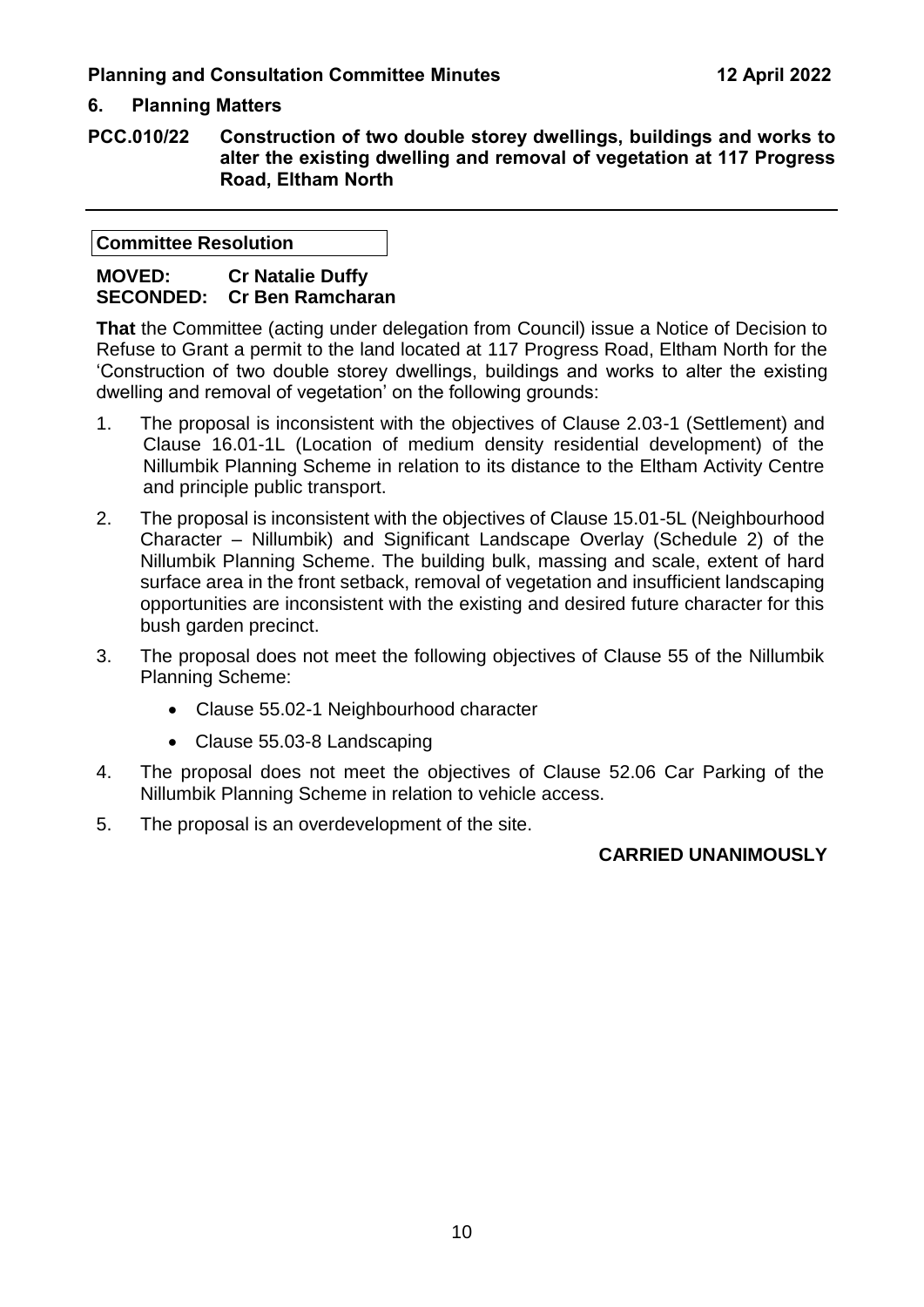**6. Officers' reports**

<span id="page-12-0"></span>**PCC.011/22 Buildings and works associated with the construction of five triple storey and two double storey dwellings at 30 Waigo Way, Diamond Creek**

| Item:          | <b>Planning Matter</b>                                          |
|----------------|-----------------------------------------------------------------|
| Distribution:  | <b>Public</b>                                                   |
| Manager:       | Rosa Zouzoulas, Executive Manager Planning and Community Safety |
| <b>Author:</b> | Kamal Hasanoff, Acting Manager Planning Services                |

**Application summary**

| Address of the land       | 30 Waigo Way, Diamond Creek                                                                                                                                                                                                                                                                                                                                         |
|---------------------------|---------------------------------------------------------------------------------------------------------------------------------------------------------------------------------------------------------------------------------------------------------------------------------------------------------------------------------------------------------------------|
| Site area                 | 1,574 m2                                                                                                                                                                                                                                                                                                                                                            |
| Proposal                  | Buildings and works associated with the construction of<br>five triple storey and two double storey dwellings                                                                                                                                                                                                                                                       |
| Application number        | 818/2020/03P                                                                                                                                                                                                                                                                                                                                                        |
| Date lodged               | 10 December 2020                                                                                                                                                                                                                                                                                                                                                    |
| Applicant                 | <b>Cornetta Partners Architects</b>                                                                                                                                                                                                                                                                                                                                 |
| Zoning                    | <b>General Residential Zone (Schedule 1)</b>                                                                                                                                                                                                                                                                                                                        |
| Overlay(s)                | None                                                                                                                                                                                                                                                                                                                                                                |
| Reason for being reported | Called in by Ward Councillor                                                                                                                                                                                                                                                                                                                                        |
| Number of objections      | 13                                                                                                                                                                                                                                                                                                                                                                  |
| Key issues                | <b>Strategic location</b><br>٠<br>Building bulk, massing, scale and setbacks.<br>$\bullet$<br>Impacts to vegetation and landscaping opportunities<br>Private open space<br>Amenity impacts<br>$\bullet$<br>Car parking and vehicle access<br>$\bullet$<br>Waste management<br>$\bullet$<br>Potentially contaminated land<br>Consent under the Section 173 Agreement |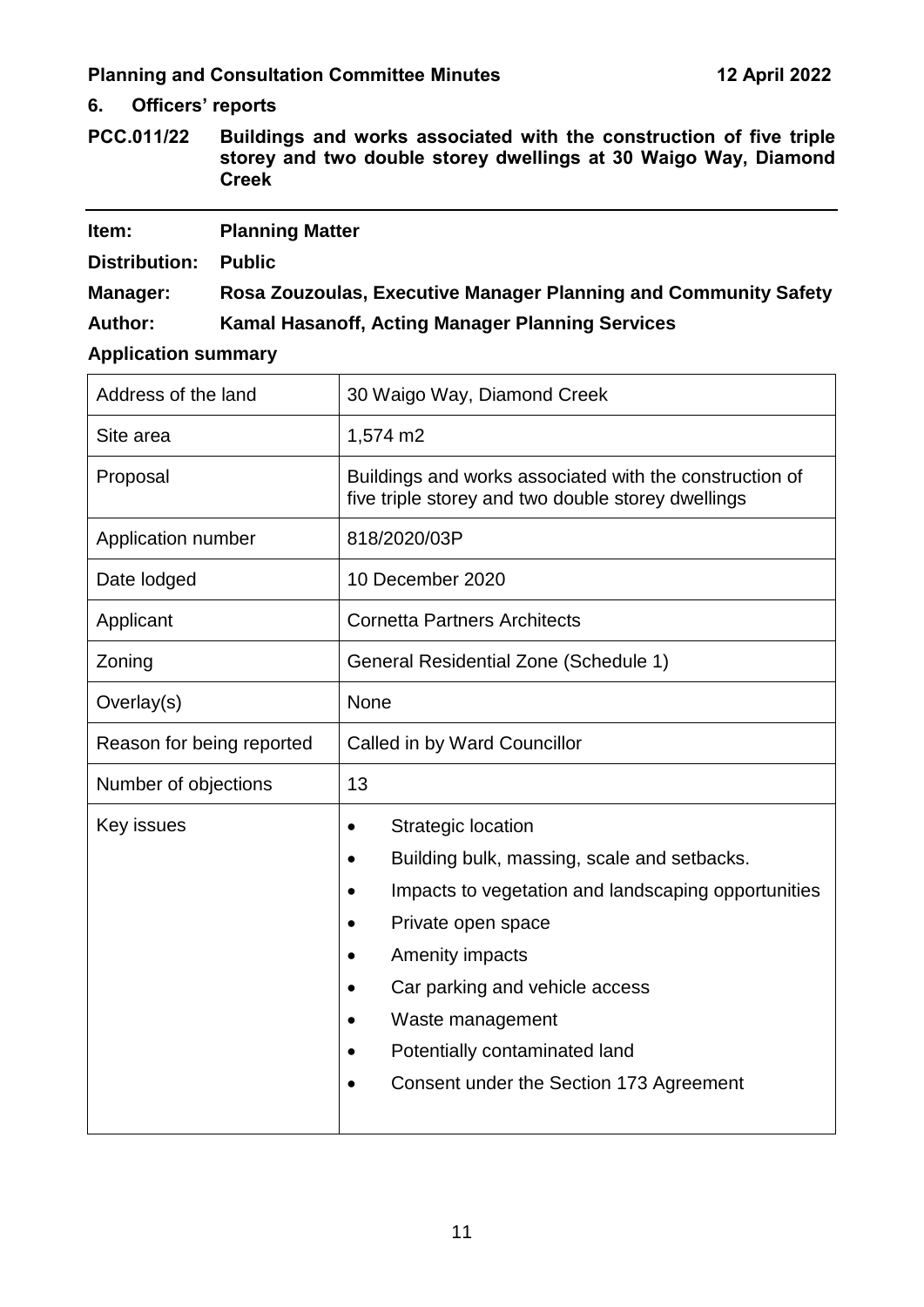# **6. Planning Matters**

**PCC.011/22 Buildings and works associated with the construction of five triple storey and two double storey dwellings at 30 Waigo Way, Diamond Creek**

*The following people addressed the Committee with respect to this item:*

#### *In Person*

- *1 David Binks*
- *2 Lynette Walton*
- *3 Olga Taylor*

#### *Chairperson read submission*

- *4 Charlotte Glossop - Glossop Town Planning on behalf of Daniel Eskander*
- *5 Christina Zammit*
- *6 Amy Angelopoulos*
- *7 Cheryl Ogilvy*
- *8 Christopher Taylor*

*The Chairperson Planning Matters, Cr Peter Perkins, vacated the chair in order to move the motion on this item at 8.17pm.*

*Deputy Mayor, Cr Ben Ramcharan assumed the chair at 8:17pm*

#### **Recommendation**

- **A. That** the Committee (under delegation from Council) issue to the land located at 30 Waigo Way, Diamond Creek for buildings and works associated with the construction of five triple storey and two double storey dwellings, a:
	- Notice of Decision to Grant a Permit; and
	- Miscellaneous consent for buildings and works within Tree Protection Zones.
- **B. That** the Notice of Decision to Grant a Permit to the land located at 30 Waigo Way, Diamond Creek for buildings and works associated with the construction of five triple storey and two double storey dwellings be in accordance with the submitted plans and subject to the following conditions:
	- 1. Before the development commences amended plans to the satisfaction of the Responsible Authority must be submitted to and approved by the Responsible Authority. When approved, the plans will be endorsed and will then form part of this permit. The plans must be generally in accordance with the plans submitted with the application but modified to show:
		- a) First floor and second floor habitable room windows and balconies treated in accordance with Clause 55.04-6 (Overlooking) of the Nillumbik Planning Scheme to prevent overlooking to the secluded private open space and habitable windows of adjoining properties.
		- b) A landscape plan in accordance with Condition 3.
		- c) The Tree Protection Zones (TPZ) for trees on site to be retained and all third party trees.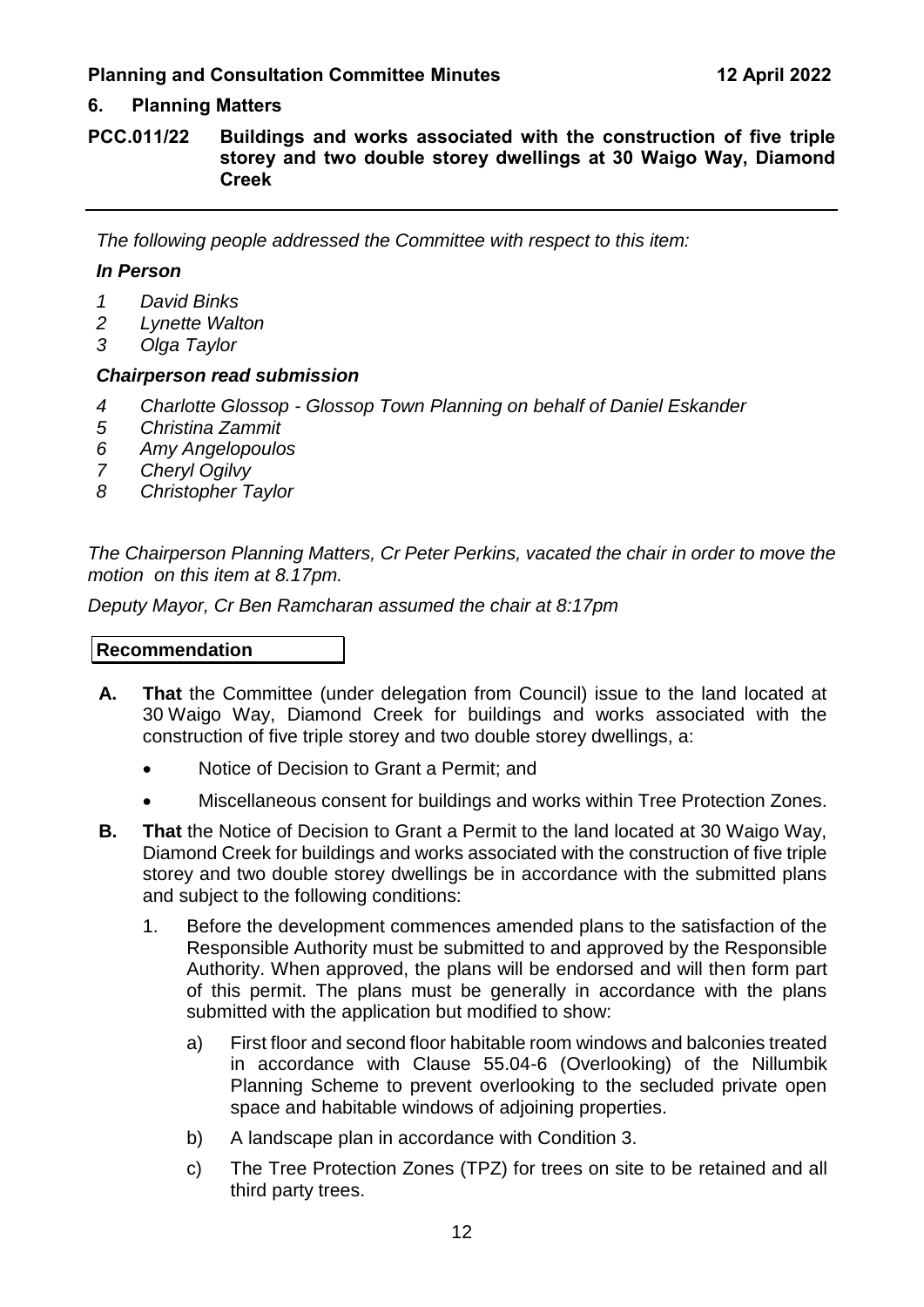### **6. Planning Matters**

**PCC.011/22 Buildings and works associated with the construction of five triple storey and two double storey dwellings at 30 Waigo Way, Diamond Creek**

|    | d)                                                                                                                                                                                                                                                                                | Tree protection measures in accordance with the arborist report by Stem<br>Arboriculture dated 9 November 2021 to protect trees on site to be<br>retained and all third party trees.                                                                                                        |
|----|-----------------------------------------------------------------------------------------------------------------------------------------------------------------------------------------------------------------------------------------------------------------------------------|---------------------------------------------------------------------------------------------------------------------------------------------------------------------------------------------------------------------------------------------------------------------------------------------|
|    | e)                                                                                                                                                                                                                                                                                | Tree protection measures in accordance with Condition 9 to protect the<br>Council owned nature strip Tree 18.                                                                                                                                                                               |
|    | f)                                                                                                                                                                                                                                                                                | A Tree Protection Management Plan in accordance with Condition 10.                                                                                                                                                                                                                          |
|    | g)                                                                                                                                                                                                                                                                                | The location of all trenched services.                                                                                                                                                                                                                                                      |
|    | h)                                                                                                                                                                                                                                                                                | A detailed Environmental Site Assessment in accordance with<br>Condition 13.                                                                                                                                                                                                                |
|    | i)                                                                                                                                                                                                                                                                                | Provision of a communal bin storage area to the immediate east of<br>Dwelling 6 garage while maintaining the visitor car space.                                                                                                                                                             |
|    | j)                                                                                                                                                                                                                                                                                | A Waste Management Plan in accordance with Condition 15.                                                                                                                                                                                                                                    |
|    | k)                                                                                                                                                                                                                                                                                | A notation showing the common driveway with minimum width of 3 metres<br>throughout its entire length.                                                                                                                                                                                      |
|    | $\vert$                                                                                                                                                                                                                                                                           | The garages of Dwelling 3, 4 and 5 setback 5.7 metres from the east<br>boundary and the adjacent garden beds to their respective accesways<br>modified to facilitate convenient vehicle access.                                                                                             |
|    | m)                                                                                                                                                                                                                                                                                | The swept paths within the site to be illustrated to allow convenient<br>access to car spaces.                                                                                                                                                                                              |
|    | n)                                                                                                                                                                                                                                                                                | The swept paths to and from all crossovers along the front boundary to<br>Waigo Way to demonstrate convenient access. If the crossovers are<br>required to be increased in width to facilitate sufficient swept paths, it must<br>be done to the satisfaction of the Responsible Authority. |
|    | $\circ$                                                                                                                                                                                                                                                                           | Vehicle sight lines in accordance with Clause 52.06-9 (Car Parking) of the<br>Nillumbik Planning Scheme to ensure vehicles can exit the site clear of<br>visual obstruction.                                                                                                                |
|    |                                                                                                                                                                                                                                                                                   | The development as shown on the endorsed plans must not be altered unless<br>with the prior written consent of the Responsible Authority.                                                                                                                                                   |
| 3. | Before the development commences, a landscape plan to the satisfaction of<br>the Responsible Authority must be submitted to and approved by the<br>Responsible Authority. When approved, the plan will be endorsed and will then<br>form part of this permit. The plan must show: |                                                                                                                                                                                                                                                                                             |
|    | a)                                                                                                                                                                                                                                                                                | A survey of all existing vegetation and natural features;                                                                                                                                                                                                                                   |
|    | b)                                                                                                                                                                                                                                                                                | The area or areas set aside for landscaping;                                                                                                                                                                                                                                                |
|    | c)                                                                                                                                                                                                                                                                                | A schedule of all proposed trees, shrubs/small trees and ground cover.                                                                                                                                                                                                                      |

This schedule shall include a mixture of selected from the Council document 'Live Local Plant Local' showing the botanical and common name of each plant, the quantity to be planted, the pot size and spacing;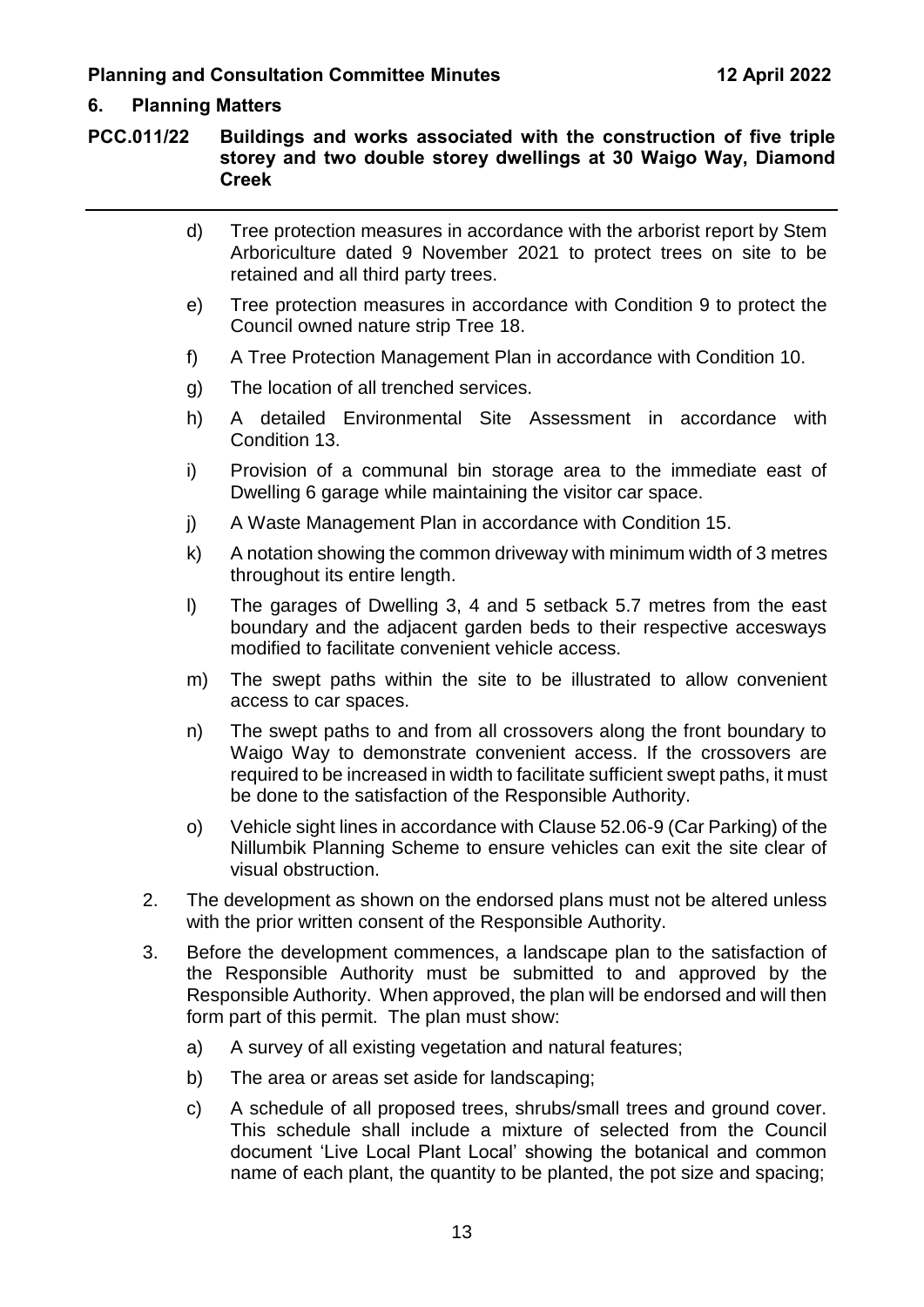# **6. Planning Matters**

**PCC.011/22 Buildings and works associated with the construction of five triple storey and two double storey dwellings at 30 Waigo Way, Diamond Creek**

- d) The location of each species to be planted and the location of all areas to be covered by grass, lawn or other surface material;
- e) Paving, retaining walls, fence design details and other landscape works including areas of cut and fill;
- f) Appropriate irrigation systems; and
- g) Appropriate maintenance details.
- 4. Unless with the prior written consent of the Responsible Authority, before the occupation of the development, the landscaping works shown on the endorsed plans must be carried out, completed and maintained to the satisfaction of the Responsible Authority.
- 5. No native vegetation on site (unless specified on the endorsed plans) shall be removed, destroyed, felled, lopped, ringbarked, uprooted or otherwise damaged except with the prior written consent of the Responsible Authority.
- 6. Prior to development commencing (including any boring of piers, demolition, excavations, tree removal, delivery of building/construction materials and/or temporary buildings), the trees marked on the endorsed plans as being retained must have a Tree Protection Zone (TPZ) established to the satisfaction of the Responsible Authority. The fencing associated with this TPZ must meet the following requirements:
	- a) Extent

The tree protection fencing (TPF) is to be provided to the extent of the TPZ, calculated as being a radius of 12 x Diameter at Breast Height (DBH – measured at 1.4 metres above ground level as defined by the Australian Standard AS 4970.2009)

Fencing may be reduced directly adjacent to the works area only to allow access during construction (i.e. no more than 1 metre away from the works/ construction area)

b) Fencing

All tree protection fencing required by this permit must be erected in accordance with the approved TPZ

The TPF must be erected to form a visual and physical barrier and must be a minimum height of 1.5 metres and of chain mesh or similar fence.

c) Signage

Fixed signs are to be provided on all visible sides of the TPF clearly stating "Tree Protection Zone – No Entry", to the satisfaction of the Responsible Authority.

d) Provision of Services

Unless with the prior written consent of the Responsible Authority, all services (including water, electricity, gas and telephone) must be installed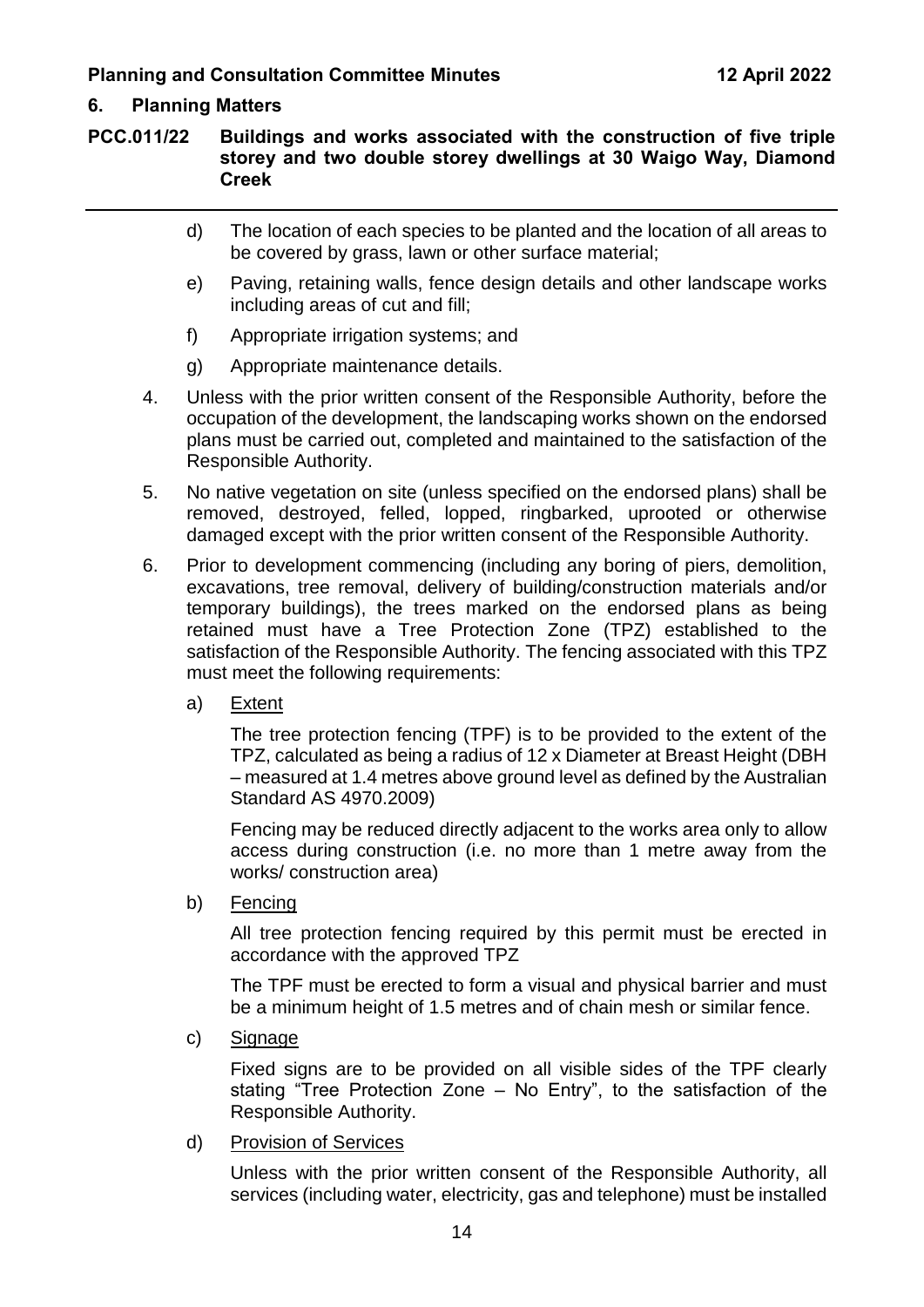# **6. Planning Matters**

**PCC.011/22 Buildings and works associated with the construction of five triple storey and two double storey dwellings at 30 Waigo Way, Diamond Creek**

> underground, and located outside of any TPZ, to the satisfaction of the Responsible Authority.

e) Access to TPZ

Should temporary access be necessary within the Tree Protection Zone during the period of construction, the Responsible Authority must be informed prior to relocating the fence (as it may be necessary to undertake additional root protection measures such as bridging over with timber).

- 7. The erected tree protection fences must be inspected and approved by the Responsible Authority prior to the commencement of the approved works (including any boring of piers, demolition, excavations, tree removal, delivery of building/construction materials and/or temporary buildings). Once erected to the required standard, the tree protection fencing shall be maintained in good condition and may only be removed upon completion of all development works, to the satisfaction of the Responsible Authority.
- 8. The following actions must not be undertaken in any tree protection zone as identified in this permit, to the satisfaction of the Responsible Authority:
	- a) Materials or equipment stored within the zone;
	- b) Servicing and refuelling of equipment and vehicles;
	- c) Storage of fuel, oil dumps or chemicals;
	- d) Attachment of any device to any tree (including temporary service wires, nails, screws or any other fixing device);
	- e) Open cut trenching or excavation works (whether or not for laying of services);
	- f) Changes to the soil grade level;
	- g) Temporary buildings and works; and
	- h) Unauthorised entry by any person, vehicle or machinery.
- 9. The Council owned nature strip Tree 18 must be protected in accordance with the following tree protection measures:
	- All works within the Tree Protection Zone (TPZ) of Tree 18 must be conducted under the direct supervision of a Project Arborist.
	- Existing concrete within the TPZ must be carefully excavated to ensure excavation of soil below is minimised and roots which may be located beneath the concrete remain unscathed.
	- The existing service pit must be either retained as is, or, removed as per the following methods:
		- o Any decommissioned service lines beneath the TPZ of Tree 18 must remain in situ.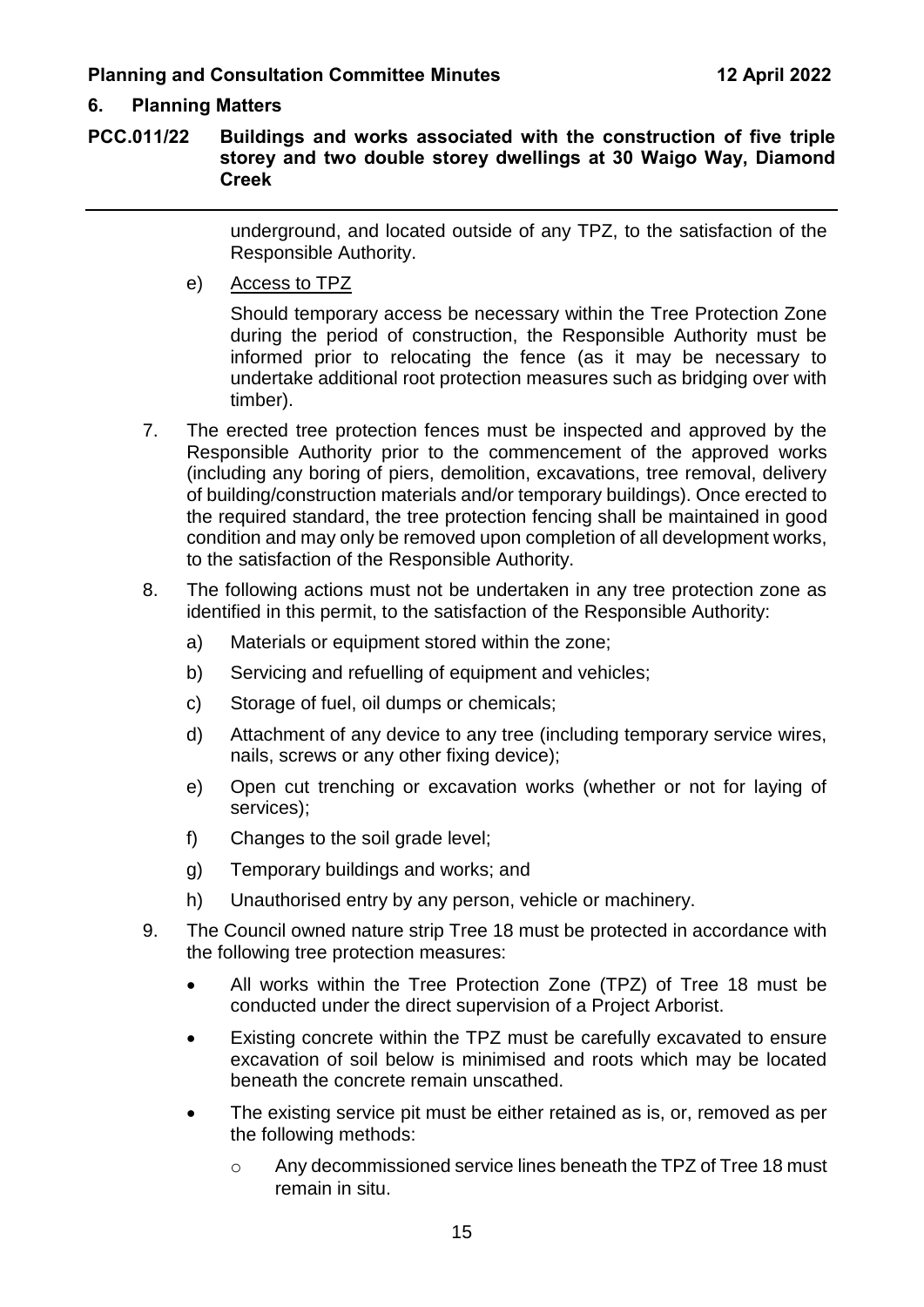# **6. Planning Matters**

**PCC.011/22 Buildings and works associated with the construction of five triple storey and two double storey dwellings at 30 Waigo Way, Diamond Creek**

- o Any new services required to pass through the TPZ of Tree 18 must be installed via directional boring to a depth of at least 800mm with bore entry located outside of the TPZ. Alternatively, it may be possible to utilise hydro‐excavation to expose channels into which services may be threaded so as to avoid roots.
- Within the TPZ of Tree 18, the proposed footpath entry to Dwelling 3 must be constructed at or above grade, with no excavation or compaction of the subgrade and a maximum of 100mm of fill used to create a level surface.
- 10. Before the endorsement of plans a Tree Protection Management Plan by a suitably qualified arborist must be submitted to, and to the satisfaction of, and endorsed by the Responsible Authority. The plan must show all measures required during construction to ensure protection of trees to be retained.

The plan must include (but not be limited to) the following:

- Locations of tree protection fencing to isolate TPZs from impact, or ground protection where appropriate in lieu of fencing.
- Crown pruning requirements to be conducted in accordance with Australian Standard 4373‐2007 Pruning of Amenity Trees.
- Site ingress/egress routes for vehicles, machinery, equipment and materials.
- Suitable on‐site areas for material storage (if any).
- Locations and timing of works within TPZs required to be supervised by the Project Arborist.
- Certification templates to allow the Project Arborist to induct contractors and monitor compliance at all stages of site works; which should be provided to Council at the completion of the project.
- 11. The materials to be used in the construction of the buildings and works hereby permitted shall be of non-reflective type and finished in muted tones, to the satisfaction of the Responsible Authority.
- 12. Air-conditioning and other plant and equipment installed on the subject buildings shall be so positioned and baffled so that noise disturbance is minimised, to the satisfaction of the Responsible Authority.
- 13. Prior to the development commencing, a detailed Environmental Site Assessment by a suitably qualified professional (such as a member of the Australian Contaminated Land Consultants Association, ACLCA) submitted to, and to the satisfaction of the Responsible Authority. The assessment must have regard to the findings in the report by Atma Environmental dated 5 March 2021 and provide and implement recommendations as appropriate in relation to the development approved under this permit.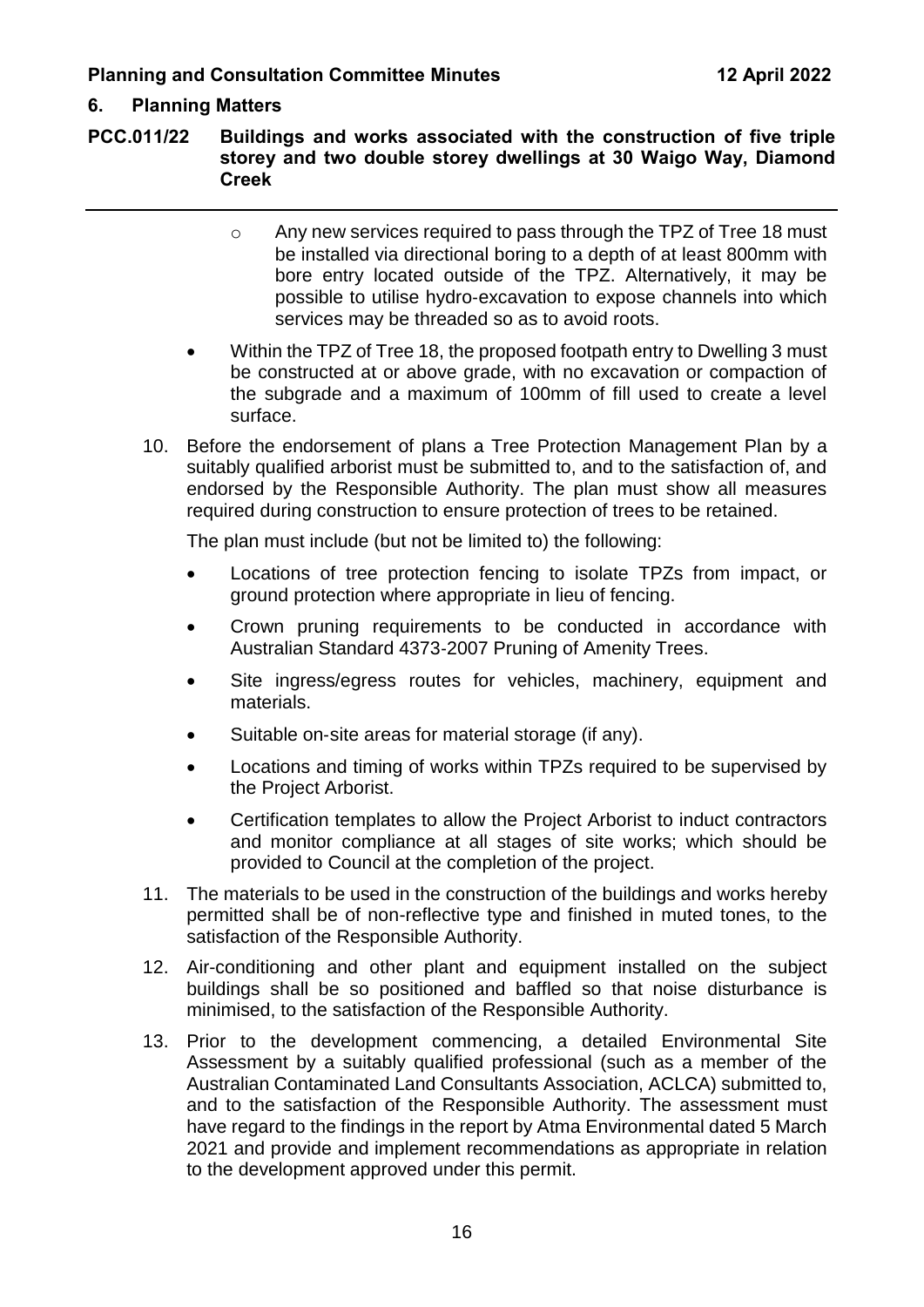#### **6. Planning Matters**

**PCC.011/22 Buildings and works associated with the construction of five triple storey and two double storey dwellings at 30 Waigo Way, Diamond Creek**

14. In the event contamination has been identified on site and there are obligations resulting from the recommendations of the detailed Environmental Site Assessment referred to in Condition 13, the owner may be required (to the satisfaction of the Responsible Authority) to enter into an agreement with the Responsible Authority in accordance with Section 173 of the *Planning and Environment Act 1987* to inform future land owners and occupiers of those obligations.

An application must be made to the Registrar of Titles to register the Section 173 Agreement on the title to the land under Section 181 of the same Act prior to the commencement of the development.

The owner must pay all costs (including Council's costs) associated with the preparation, execution, registration and (if later sought) cancellation of the Section 173 Agreement.

- 15. Prior to the development commencing, a Waste Management Plan to the satisfaction of the Responsible Authority must be submitted to, and to the satisfaction of, and endorsed the Responsible Authority. When approved, the plan will be endorsed as evidence of its approval. The plan must specify but limited to, the following:
	- a) The details and location of bin storage and bin collection points by a private waste contractor.
	- b) Access route and method of access for the vehicles collecting waste.
	- c) Details and location of bin storage areas for each approved dwelling.
	- d) Odour control from bin storage areas.
	- e) Collection of waste and emptying of bins inside the subject site.
- 16. Before the development commences, the owner must enter into an agreement with the responsible authority and in accordance with Section 173 of the Planning and Environment Act 1987. The agreement must provide for:
	- a) The provision of private waste collection from the site in accordance with the Waste Management Plan endorsed under the permit.

Application must be made to the Registrar of Titles to register the Section 173 Agreement on the title to the land under Section 181 of the same Act prior to the commencement of the development.

The owner must pay all costs (including Council's costs) associated with the preparation, execution, registration and (if later sought) cancellation of the Section 173 Agreement.

17. Driveways, access lanes, and areas set aside for the parking and access of vehicles must be constructed and formed to such levels to ensure they can be utilised at all times and in accordance with the endorsed plans. Car parking must be line-marked or provided with some other adequate means of showing the car parking spaces. All must be drained and constructed in concrete,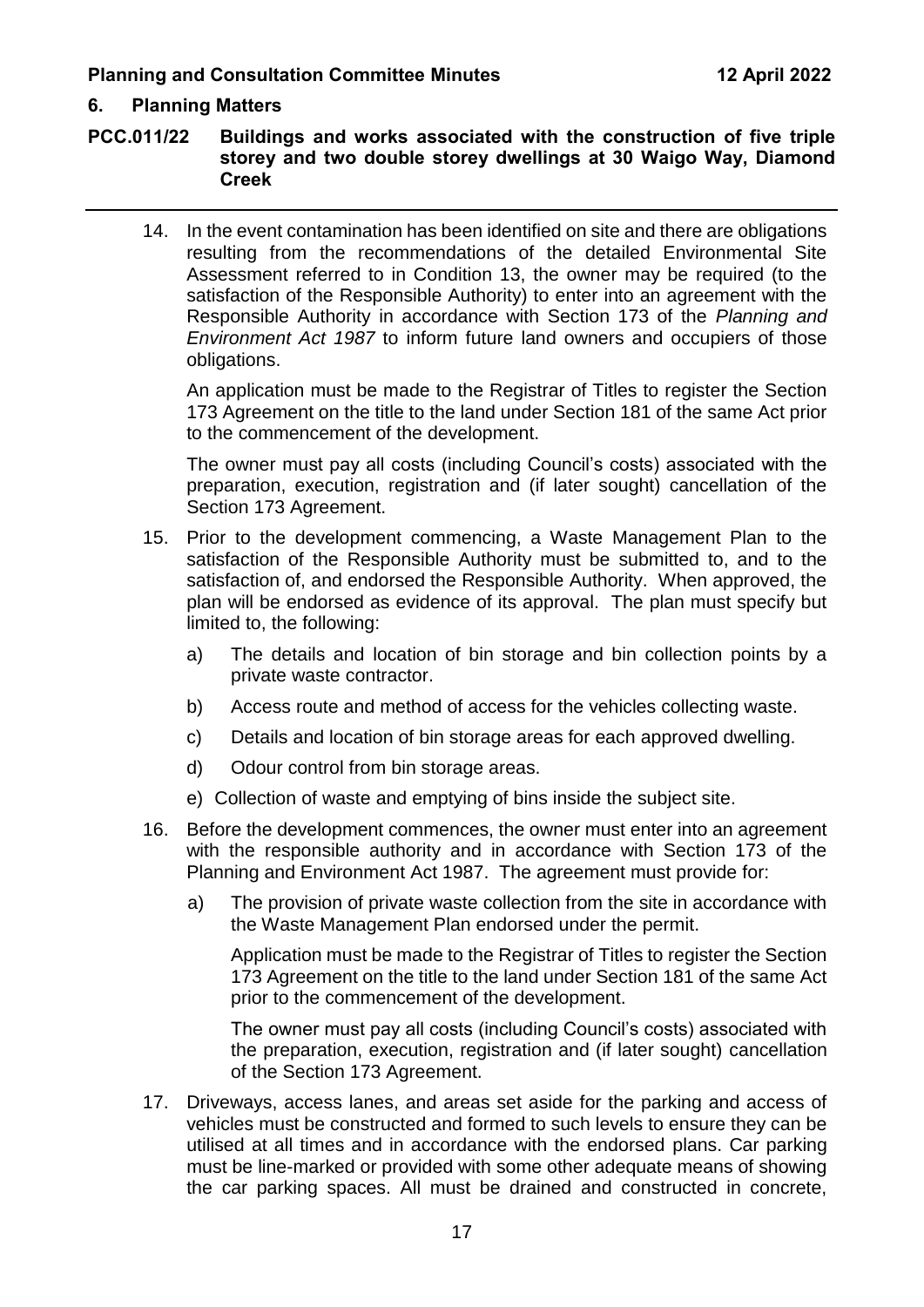#### **6. Planning Matters**

#### **PCC.011/22 Buildings and works associated with the construction of five triple storey and two double storey dwellings at 30 Waigo Way, Diamond Creek**

asphalt or similar surface, and must be carried out and maintained to the satisfaction of the Responsible Authority.

18. Stormwater from the driveway must be collected using 225mm wide trenchgrates across the driveway and/or grating pits positioned within the driveway at a maximum spacing of 15 metres to the satisfaction of the Responsible Authority.

Stormwater must be connected to the on-site detention device to the satisfaction of the Responsible Authority. Overflow of stormwater must be connected to the nominated point of discharge.

Use minimum 225mm diameter underground drains for the internal drainage system underneath the driveway.

- 19. The on-site detention device shall be designed by a qualified engineer and plans submitted to the Responsible Authority for approval (prior to the commencement of the development unless with the prior written consent of the responsible authority). The engineer that is designing the on-site detention device must obtain tc and tso figures from Council. The permissible site discharge must be restricted to a pre development flow rate for a 1 in 5 year average recurrence interval (ARI) event and detained for a 1 in 10 year ARI event.
- 20. An on-site detention device must be installed, at no cost to Council, to restrict the property storm water discharge to a flow equivalent to the pre-development design flow rate as approved by the Responsible Authority (Nillumbik Shire). The on-site detention system outlet must be connected to the Council nominated point of stormwater discharge.

Construction of the on-site detention device must be carried out under Council supervision, in accordance with the approved plans and specifications and under an Infrastructure Works permit.

- 21. Stormwater must not be discharged from the subject land other than by means of an underground pipe drain to the Nominated point of stormwater discharge.
- 22. The nominated point of stormwater discharge is outside of the development site and requires the construction of drainage works outside the boundaries of the site. Such drainage works must be designed by a qualified engineer and plans and computations submitted to the Responsible Authority (Nillumbik Shire) for approval prior to the commencement of the development. Plans must detail underground drains, types and sizes of drainage pits, drainage longitudinal sections, pit schedule, etc. for approval. The construction plans and computations are to be prepared in accordance with Nillumbik Shire Council's "Subdivisional Design and Construction Standards" and "Drainage Design Guidelines".
- 23. Stormwater drainage works are to be constructed, at no cost to Council, and must be carried out under Council supervision, in accordance with the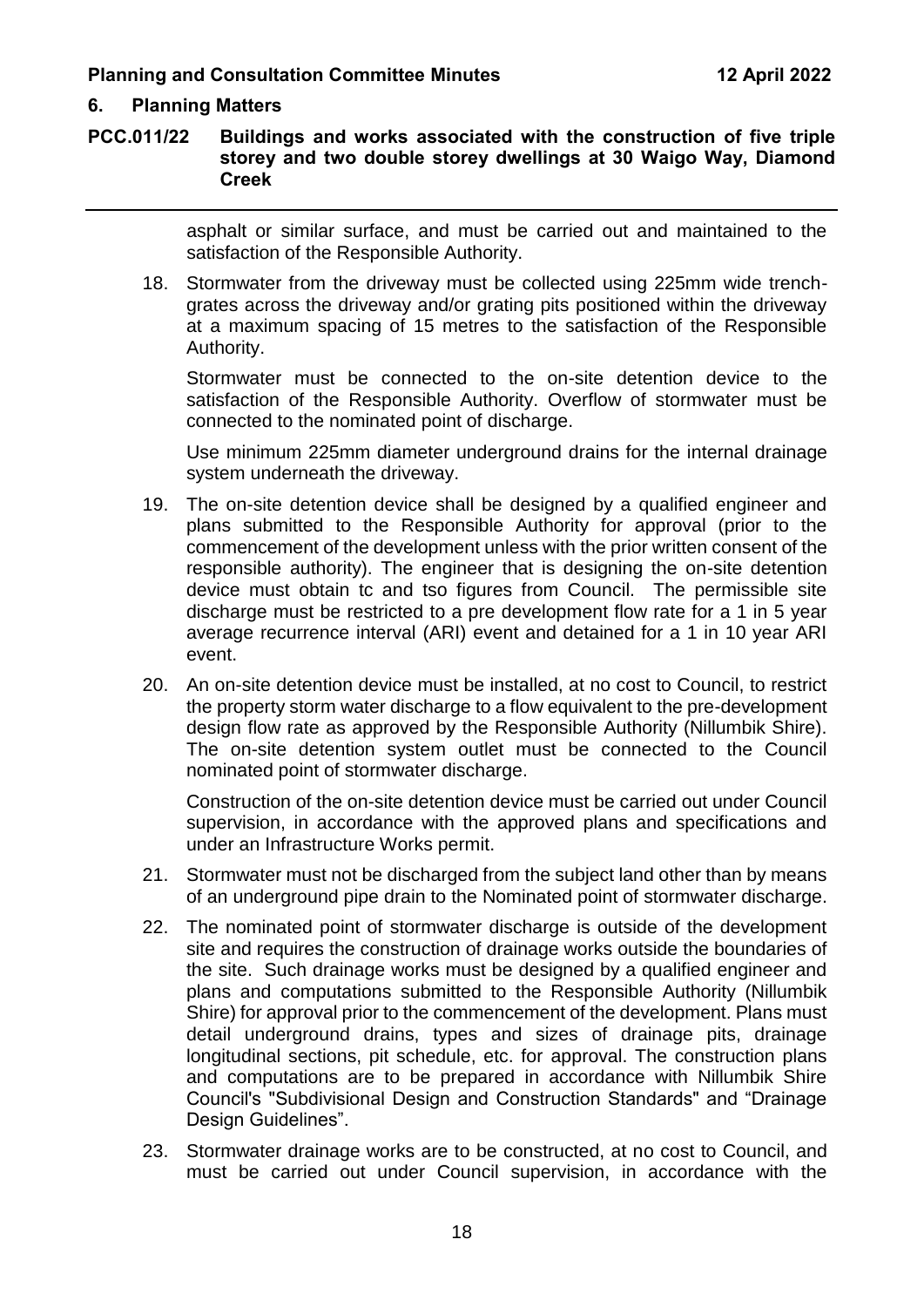# **6. Planning Matters**

#### **PCC.011/22 Buildings and works associated with the construction of five triple storey and two double storey dwellings at 30 Waigo Way, Diamond Creek**

approved plans and Council's specifications and must be carried out under Council supervision and an Infrastructure Works permit.

#### **Permit Expiry:**

- 24. This permit will expire if one of the following circumstances applies:
	- a) The development is not commenced within 2 years of the date of this permit.
	- b) The development is not completed within 4 years of the date of this permit.

The Responsible Authority may extend the periods referred to if a request is made in writing before the permit expires, or within 6 months afterwards if the development has not commenced, or 12 months after if the development has commenced but is not yet completed.

#### **End Permit Conditions:**

- **C. That** the Committee (under delegation from Council) approve miscellaneous consent to the land located at 30 Waigo Way, Diamond Creek for buildings and works inside the Tree Protection Zones in accordance with the submitted plans and the following list of consents:
	- 1. Building and works for paving, fences, rainwater tanks and hot water units within the Tree Protection Zones of the Section 173 Agreement in accordance plans endorsed under planning permit 818/2020/03P.
	- 2. The vegetation within Tree Protection Zones must be protected in accordance with the tree protection measures contained in the Section 173 Agreement and the conditions of planning permit 818/2020/03P.
	- 3. The plans endorsed under planning permit 818/2020/03P form part of this consent.

**Motion**

#### **MOVED: Cr Peter Perkins**

#### **SECONDED: Cr Natalie Duffy**

**That** the Committee (acting under delegation from Council):

- A. Issues a Notice of Decision to Refuse to Grant a permit to the land located at 30 Waigo Way, Diamond Creek for 'Buildings and works associated with the construction of five triple storey and two double storey dwellings' on the following grounds:
	- 1. The proposal is inconsistent with the objectives of Clause 15.01-5L (Neighbourhood Character – Nillumbik) of the Nillumbik Planning Scheme. The building bulk, massing and scale, poor sense of address, lack of dwelling activation with the street, number of vehicle crossings, extent of hard surface areas and insufficient landscaping opportunities are inconsistent with the existing and desired future character of the area.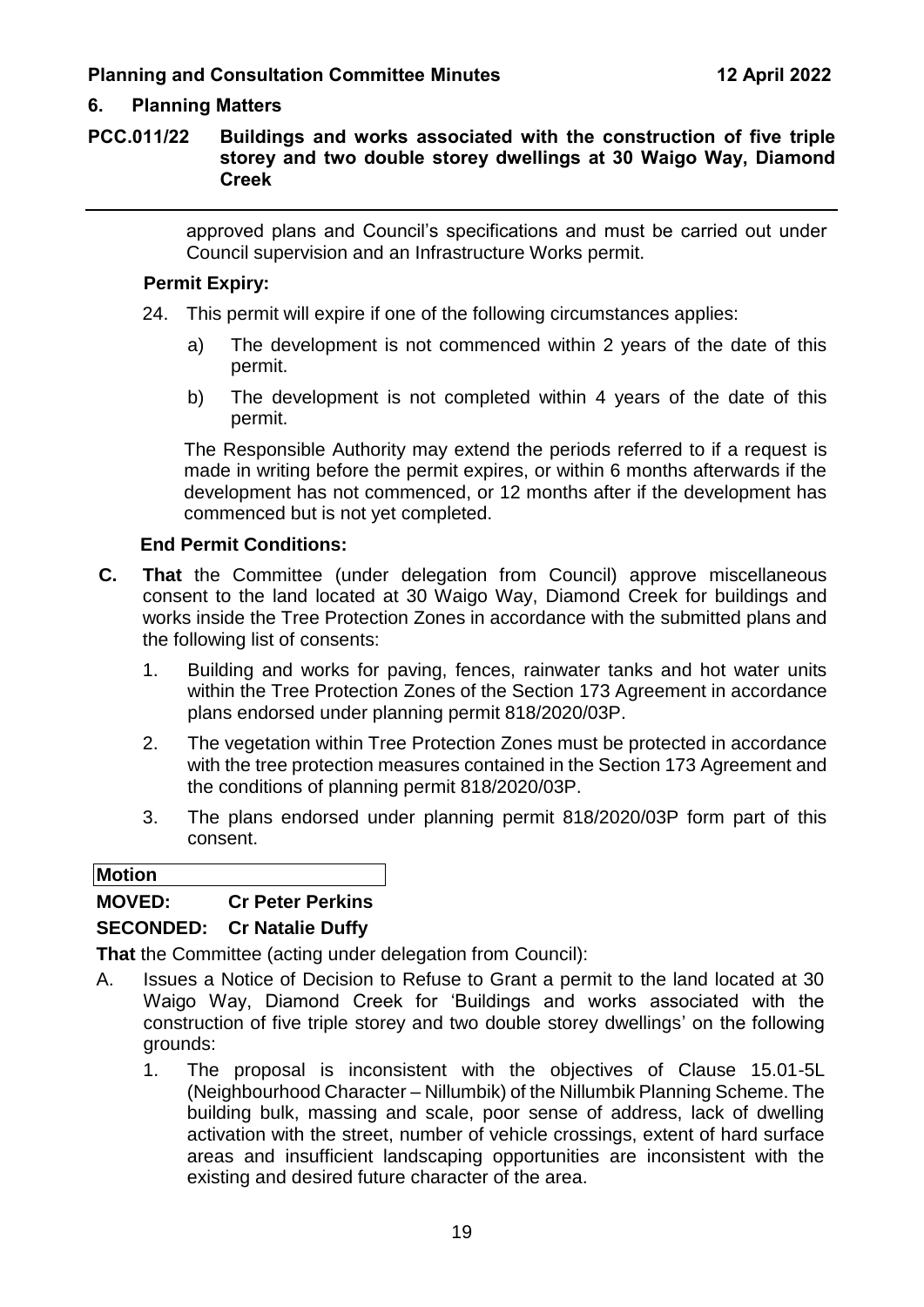# **6. Planning Matters**

**PCC.011/22 Buildings and works associated with the construction of five triple storey and two double storey dwellings at 30 Waigo Way, Diamond Creek**

- 2. The proposal does not meet the following objectives of Clause 55 of the Nillumbik Planning Scheme:
	- Clause 55.02-1 Neighbourhood character
	- Clause 55.02-5 Integration with street
	- Clause 55.03-1 Street setback
	- Clause 55.03-5 Energy efficiency
	- Clause 55.03-7 Safety
	- Clause 55.03-8 Landscaping
	- Clause 55.05-2 Dwelling entry
	- Clause 55.05-5 Solar access to open space
	- Clause 55.06-1 Design detail
- 3. The proposal does not meet the objectives of Clause 52.06 (Car Parking) of the Nillumbik Planning Scheme in relation to vehicle access.
- 4. The proposal does not make sufficient provision for waste storage and collection within the site.
- 5. The application has not adequately demonstrated that the objectives of Clause 13.04-1S (Contaminated and potentially contaminated land) and Ministerial Direction No.1 (Potentially Contaminated Land) are met in relation to potentially contaminated land.
- 6. The proposal is an overdevelopment of the site.

#### Miscellaneous consent application – Refuse

B. Refuses miscellaneous consent for buildings and works within Tree Protection Zones at 30 Waigo Way, Diamond Creek.

THE MOTION WAS PUT TO THE VOTE AND CARRIED AND BECAME THE COMMITTEE RESOLUTION AS FOLLOWS:

**Committee Resolution**

#### **MOVED: Cr Peter Perkins SECONDED: Cr Natalie Duffy**

**That** the Committee (acting under delegation from Council):

- A. Issues a Notice of Decision to Refuse to Grant a permit to the land located at 30 Waigo Way, Diamond Creek for 'Buildings and works associated with the construction of five triple storey and two double storey dwellings' on the following grounds:
	- 1. The proposal is inconsistent with the objectives of Clause 15.01-5L (Neighbourhood Character – Nillumbik) of the Nillumbik Planning Scheme. The building bulk, massing and scale, poor sense of address, lack of dwelling activation with the street, number of vehicle crossings, extent of hard surface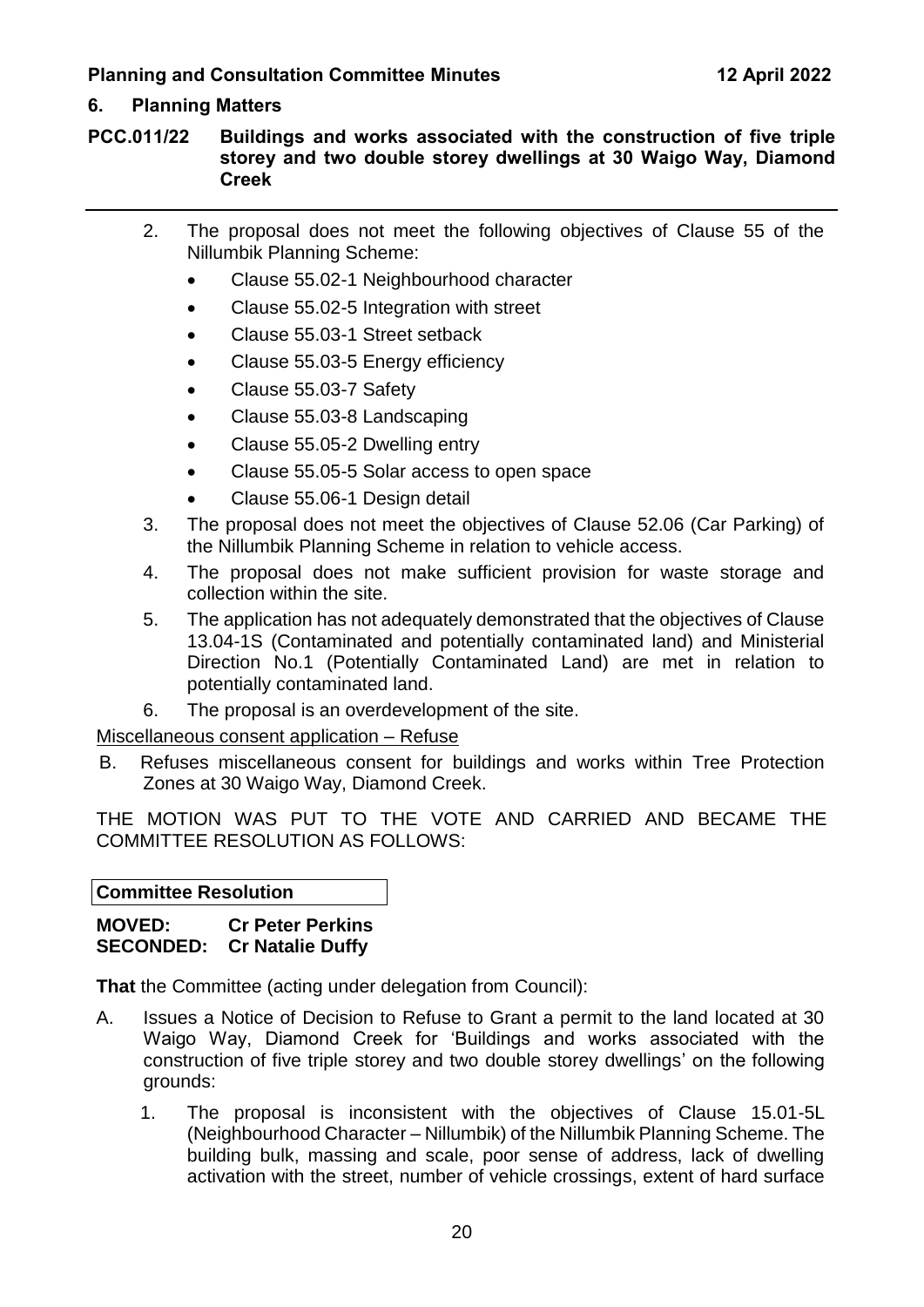# **6. Planning Matters**

**PCC.011/22 Buildings and works associated with the construction of five triple storey and two double storey dwellings at 30 Waigo Way, Diamond Creek**

> areas and insufficient landscaping opportunities are inconsistent with the existing and desired future character of the area.

- 2. The proposal does not meet the following objectives of Clause 55 of the Nillumbik Planning Scheme:
	- Clause 55.02-1 Neighbourhood character
	- Clause 55.02-5 Integration with street
	- Clause 55.03-1 Street setback
	- Clause 55.03-5 Energy efficiency
	- Clause 55.03-7 Safety
	- Clause 55.03-8 Landscaping
	- Clause 55.05-2 Dwelling entry
	- Clause 55.05-5 Solar access to open space
	- Clause 55.06-1 Design detail
- 3. The proposal does not meet the objectives of Clause 52.06 (Car Parking) of the Nillumbik Planning Scheme in relation to vehicle access.
- 4. The proposal does not make sufficient provision for waste storage and collection within the site.
- 5. The application has not adequately demonstrated that the objectives of Clause 13.04-1S (Contaminated and potentially contaminated land) and Ministerial Direction No.1 (Potentially Contaminated Land) are met in relation to potentially contaminated land.
- 6. The proposal is an overdevelopment of the site.

#### Miscellaneous consent application – Refuse

B. Refuses miscellaneous consent for buildings and works within Tree Protection Zones at 30 Waigo Way, Diamond Creek.

#### **CARRIED**

*Cr Peter Perkins called for a division*

- *For: Crs Natalie Duffy, Geoff Paine, Peter Perkins, Ben Ramcharan, and Richard Stockman*
- *Against: Cr Karen Egan*

*The Deputy Mayor, Cr Ben Ramcharan declared the Motion Carried*

*The Deputy Mayor, Cr Ben Ramcharan vacated the chair at 8:32pm*

*The Chairperson Planning Matters, Cr Peter Perkins, assumed the chair following the vote on this item at 8:32pm.*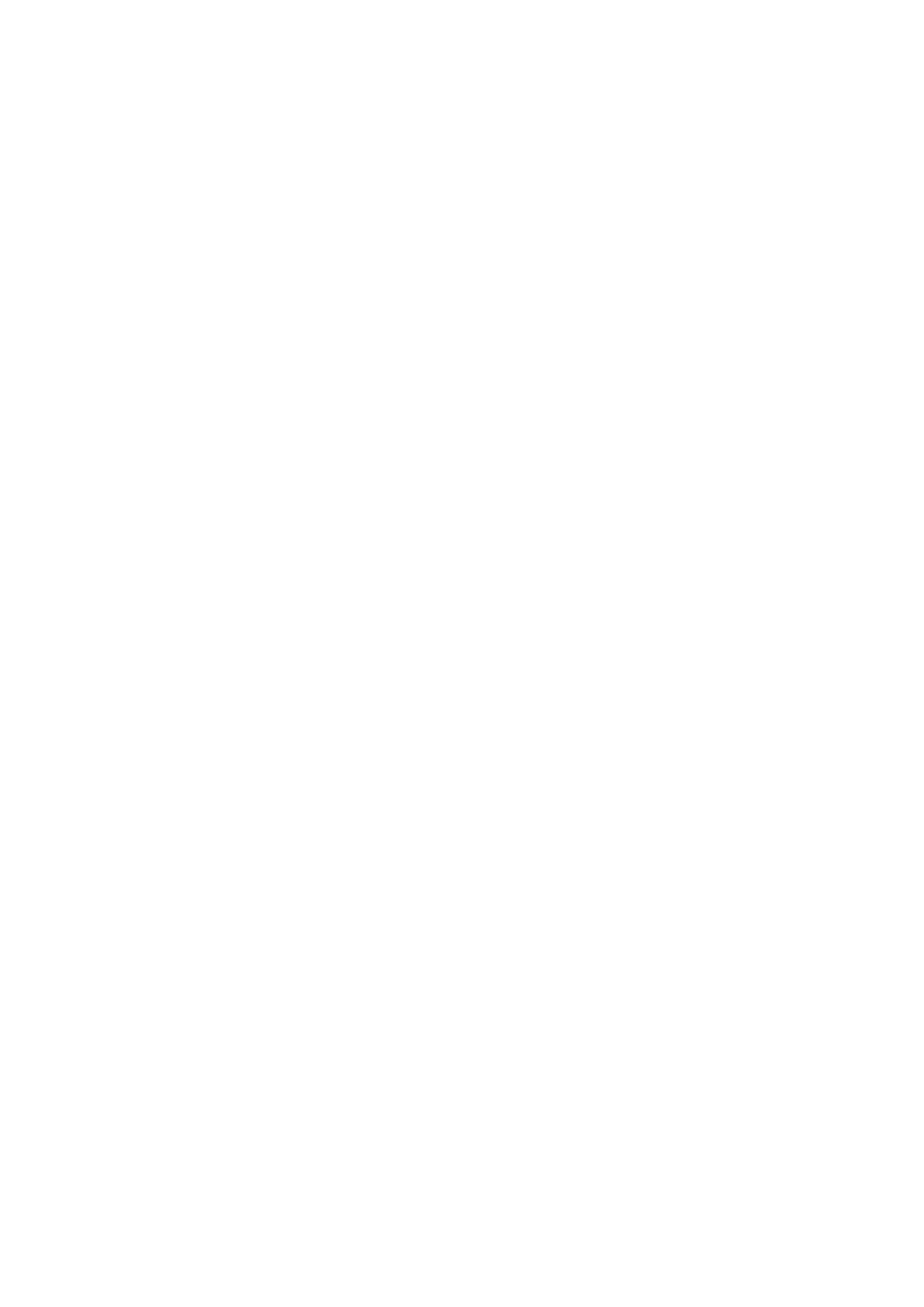**6. Officers' reports**

<span id="page-24-0"></span>**PCC.012/22 Response to Public Exhibition of Planning Scheme Amendment C142nill, 50 Oatland Road, Plenty**

| Item:           | <b>Planning Matter</b>                                          |
|-----------------|-----------------------------------------------------------------|
| Distribution:   | <b>Public</b>                                                   |
| <b>Manager:</b> | Rosa Zouzoulas, Executive Manager Planning and Community Safety |
| <b>Author:</b>  | Leigh Northwood, Strategic Planning Lead                        |
| <b>Summary</b>  |                                                                 |

#### The purpose of this report is to brief Council in regard to submissions received to the formal exhibition of Amendment C142nill (the Amendment).

The Planning and Consultation Committee (PCC) Meeting of 16 November 2021, resolved (among other matters) to request the Minister for Planning, under Section 8A of the *Planning and Environment Act 1987* (the Act), to authorise the preparation of the Amendment and to undertake public exhibition, which will apply permanent planning controls through the use of the Heritage Overlay (HO) to the structure, outbuildings and the immediate surrounding land located at 50 Oatland Road, Plenty.

It is noted this property was programmed to be reviewed as part of Council's Stage B Heritage Review, however Council received a Section 29A demolition consent application pursuant the *Building Act 1993* to demolish the dwelling located on the property in September 2021 which facilitated the need to bring review of this property forward.

Given threat of demolition, officers sought approval (under delegation) from the Minister for Planning for Amendment C141nill to introduce the HO to the property on an interim basis pursuant to Section 20(4) of the Act, providing protection and allowing this planning scheme amendment to introduce the HO permanently.

Authorisation to prepare and exhibit the Amendment was formally granted by the Minister on 9 December 2021.

Subject to Ministerial authorisation, the Amendment was placed on exhibition in accordance with Section 19 of the Act, from 27 January 2022 to 02 March 2022 and notifications were sent out to relevant stakeholders as well as being advertised. It is noted officers also advised the property owner of the upcoming exhibition prior to the start of the formal notification period to allow for as much time as possible for preparation of any submission material.

At the time of preparing this briefing, Council has received twenty eight (28) submissions in total, all objecting. Twenty three (23) submissions are in the format of a pro-forma. Three (3) of the submitters provided both the pro-forma and an individual submission. The main objections to the application of the permanent Heritage Overlay relate to the condition of the property along with support for the current owners who (as identified in submissions) were not aware of the heritage significance of the property when they purchased the land.

The property owners (refer Submitter 1) have had a submission prepared by a consultant (Planning Appeals Pty Ltd) addressing amongst other matters a reduction in curtilage to the mapping of the HO and structural matters. Officers have referred this submission to Councils heritage consultant for advice.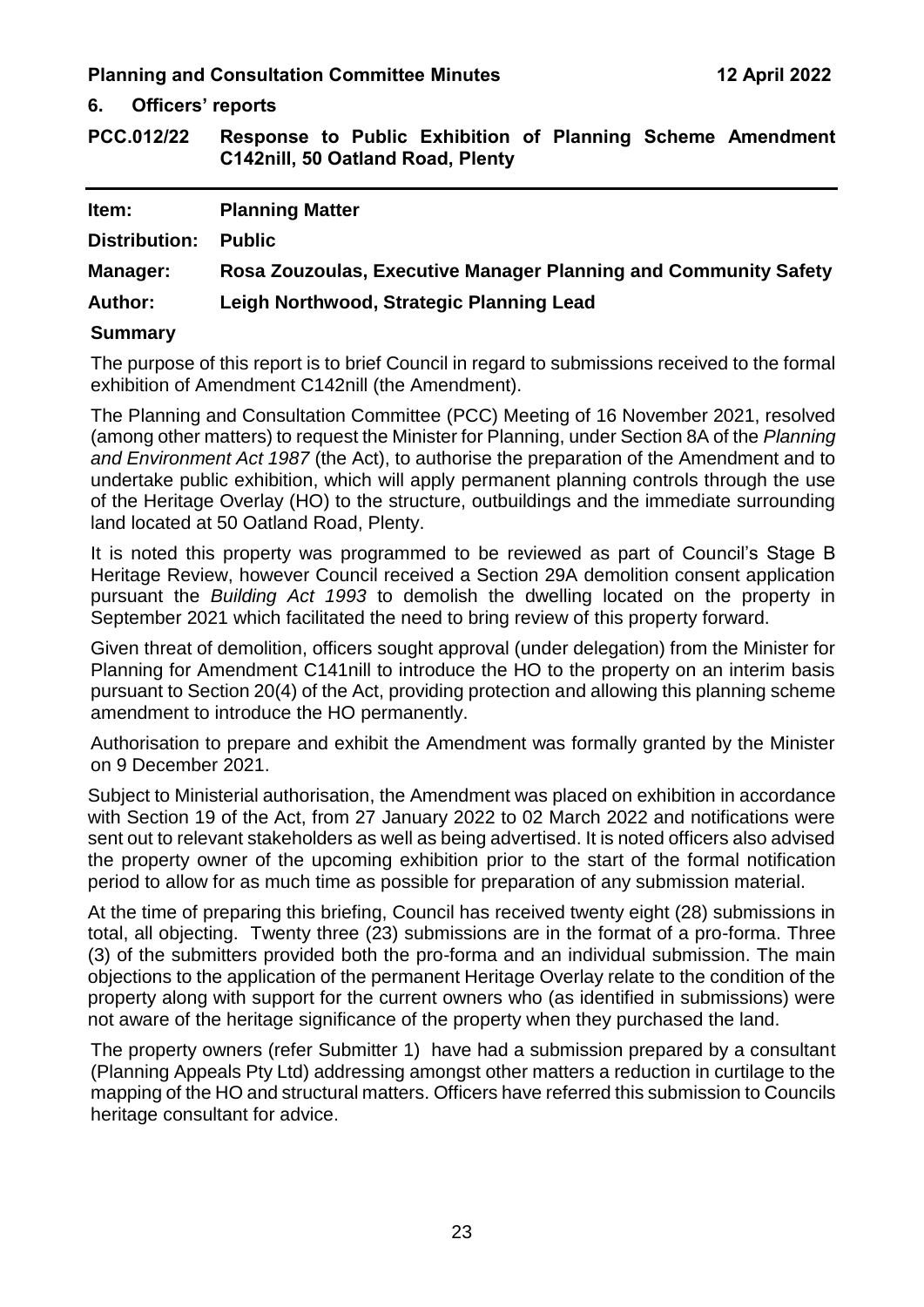# **6. Planning Matters**

# **PCC.012/22 Response to Public Exhibition of Planning Scheme Amendment C142nill, 50 Oatland Road, Plenty**

Where objecting submissions cannot be resolved, Officers will recommend that Council at the upcoming April Council Meeting, pursuant to Section 23(1)(b) of the *Planning and Environment Act 1987*, request the Minister for Planning appoint an independent planning panel to consider the Amendment.

*The following people addressed the Committee with respect to this item:*

#### *In Person*

- *1 Richard Kelsey*
- *2. Chris Mackenzie on behalf of Kathy Mead*
- *3. Andrew Mead*

#### *Chairperson read submission*

- *4. Valmai Maskell*
- *5. Laurie Maskell*
- *6. Jason Keogh*

#### **Committee Resolution**

#### **MOVED: Cr Richard Stockman SECONDED: Cr Karen Egan**

**That** the Committee (acting under delegation from Council):

- 1. Notes the submissions to Amendment C142nill to the Nillumbik Planning Scheme.
- 2. Resolves the confidential un-redacted copy of the written submissions to Amendment 142nill remain confidential on the grounds specified in the definition of confidential information in section 3(1)(f) of the *Local Government Act 2020.*
- 3. Considers a further report at the April Council Meeting to resolve to either:
	- a. Adopt Amendment C142nill pursuant to Section 29 of the *Planning and Environment Act 1987* and pursuant to Section 31 of the *Planning and Environment Act 1987* request the Minister for Planning approve the Amendment (with or without changes); or
	- b. Request the Minister for Planning appoint an independent planning panel to consider Amendment C142nill pursuant to Section 23(1)(b) of the *Planning and Environment Act 1987;* or
	- c. Abandon Amendment C142nill.
- 4. Requests that Officers notify submitters to Amendment C142nill of the Committee's resolution.
- 5. Requests that Officers provide an update onto Participate Nillumbik advising next stages for Amendment C142nill.

#### **CARRIED UNANIMOUSLY**

*The Chairperson Planning Matters, Cr Peter Perkins vacated the chair at the conclusion of the above item at 9:16pm.*

*Renae Ahern, Manager Planning Services and Leigh Northwood, Strategic Planning Lead left the meeting at the conclusion of the above item at 9:16pm.*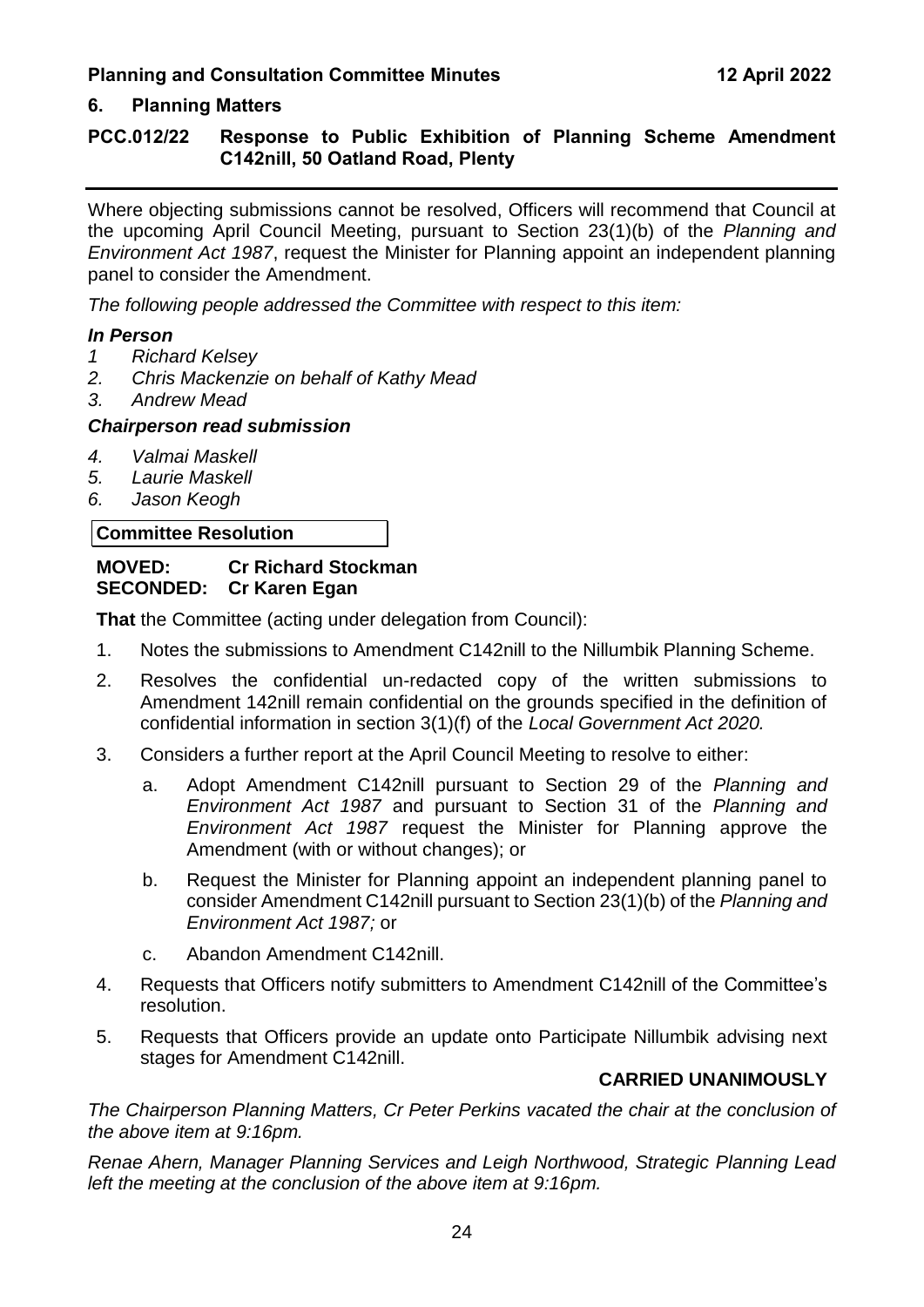<span id="page-26-0"></span>*The Chairperson Consultation Matters, Cr Geoff Paine assumed the chair at 9:16pm.*

#### **6. Officers' reports**

<span id="page-26-1"></span>**PCC.013/22 Draft Nillumbik Local Law Community Consultation**

| Item:          | <b>Consultation Matter</b>                                      |
|----------------|-----------------------------------------------------------------|
| Distribution:  | <b>Public</b>                                                   |
| Manager:       | Rosa Zouzoulas, Executive Manager Planning and Community Safety |
| <b>Author:</b> | <b>Heath Gillett, Community Safety Manager</b>                  |

#### **Summary**

This report provides the Committee with the feedback of the community engagement on the Draft Nillumbik General Local Law (**Attachment 1**).

This report provides an update on Phase 2 of community engagement that involved consultation of the draft Nillumbik General Local Law on Participate Nillumbik and a number of facilitated drop in sessions hosted by consultants, Chatterbox.

Chatterbox has provided an independent in-depth analysis (**Attachment 2**) that summarises all feedback.

Officers will use this feedback and submissions heard at the Planning and Consultation Committee meeting to consider changes to the Local Law to be put on Public Exhibition later in 2022.

*The following people addressed the Committee with respect to this item:*

#### *In Person*

- *1 Mel Ellis*
- *2. David Kirkpatick*
- *3. Rosemary Glaisher on behalf of Wildlife Advocates of Nillumbik (WAN)*
- *4. Liezl Shnookal*
- *5. Julia Hamer*

#### *Chairperson read submission*

- *6. Mara Favoretto*
- *7. Damian Crock - on behalf of Nillumbik Proactive Land Owners*

#### **Recommendation**

**That** the Committee (acting under delegation from Council):

- 1. Acknowledges and notes the 185 submissions **(Attachments 3 and 4)** from stakeholders and community members who provided feedback on the Draft Nillumbik General Local Law.
- 2. Considers the feedback contained in the submissions and this report during further reviews and finalisation of the Nillumbik General Local Law.
- 3. Acknowledges presentations to the Committee.
- 4. Receives a report at a future Council Meeting to consider the next steps.
- 5. Resolves the confidential un-redacted copy of the written submissions to the Draft General Local Law **(Attachment 4)** remain confidential on the grounds specified in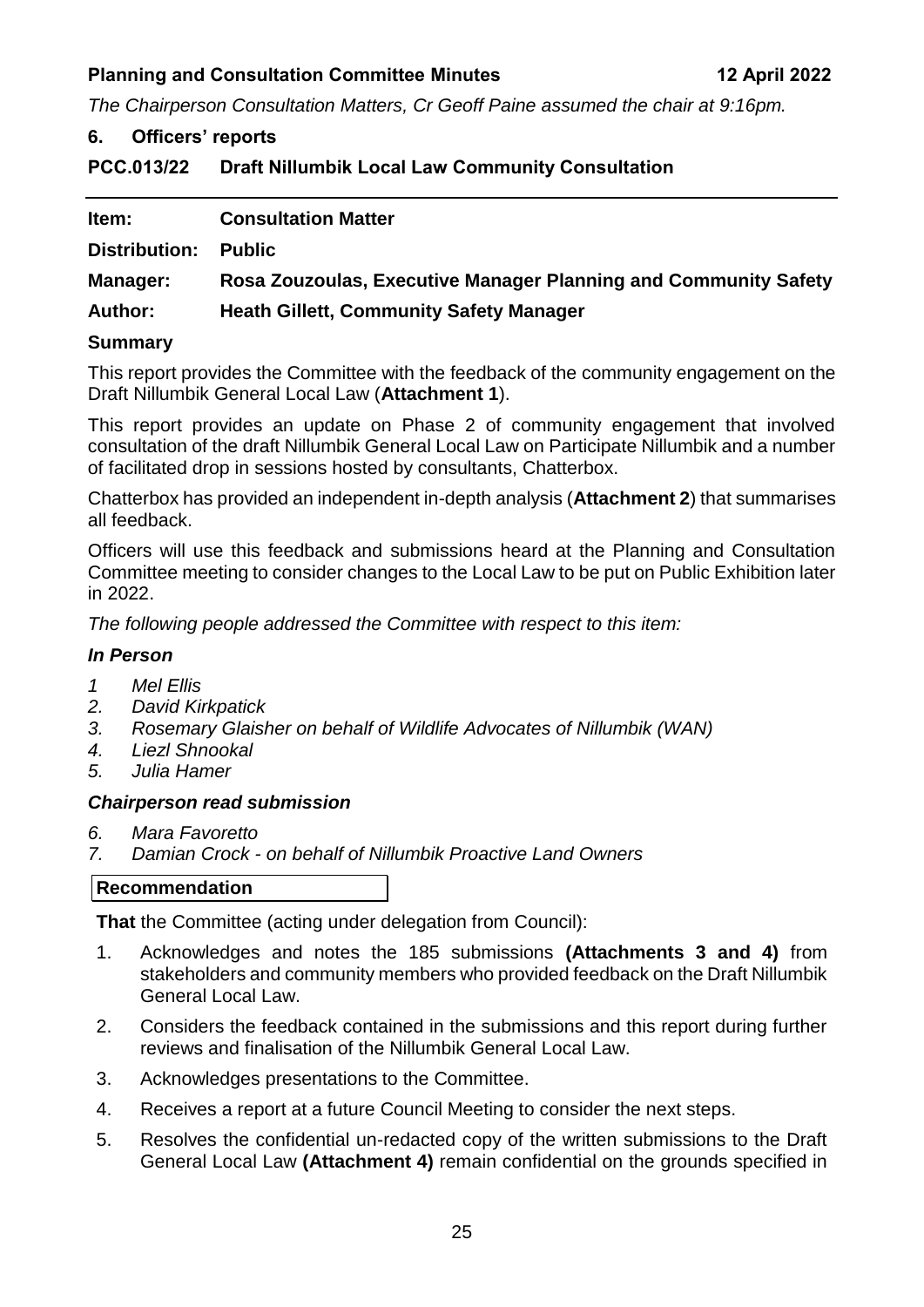#### **6. Consultation Matters**

#### **PCC.013/22 Draft Nillumbik Local Law Community Consultation**

the definition of confidential information in section 3(1)(f) of the *Local Government Act 2020.*

6. Thanks the submitters for providing the Committee with feedback on this important document.

#### **Motion**

# **MOVED: Cr Ben Ramcharan SECONDED: Cr Natalie Duffy**

**That** the Committee (acting under delegation from Council):

- 1. Acknowledges and notes the 185 submissions **(Attachments 3 and 4)** from stakeholders and community members who provided feedback on the Draft Nillumbik General Local Law.
- 2. Considers the feedback contained in the submissions and this report during further reviews and finalisation of the Nillumbik General Local Law.
- 3. Acknowledges presentations to the Committee.
- 4. Receives a report at a future Council Meeting to consider the next steps.
- 5. Resolves the confidential un-redacted copy of the written submissions to the Draft General Local Law **(Attachment 4)** remain confidential on the grounds specified in the definition of confidential information in section 3(1)(f) of the *Local Government Act 2020.*
- 6. **Thanks the submitters for providing the Committee with feedback on this important document.**

THE MOTION WAS PUT TO THE VOTE AND CARRIED AND BECAME THE COMMITTEE RESOLUTION AS FOLLOWS:

**Committee Resolution**

**MOVED: Cr Ben Ramcharan SECONDED: Cr Natalie Duffy** 

**That** the Committee (acting under delegation from Council):

- 1. Acknowledges and notes the 185 submissions **(Attachments 3 and 4)** from stakeholders and community members who provided feedback on the Draft Nillumbik General Local Law.
- 2. Considers the feedback contained in the submissions and this report during further reviews and finalisation of the Nillumbik General Local Law.
- 3. Acknowledges presentations to the Committee.
- 4. Receives a report at a future Council Meeting to consider the next steps.
- 5. Resolves the confidential un-redacted copy of the written submissions to the Draft General Local Law **(Attachment 4)** remain confidential on the grounds specified in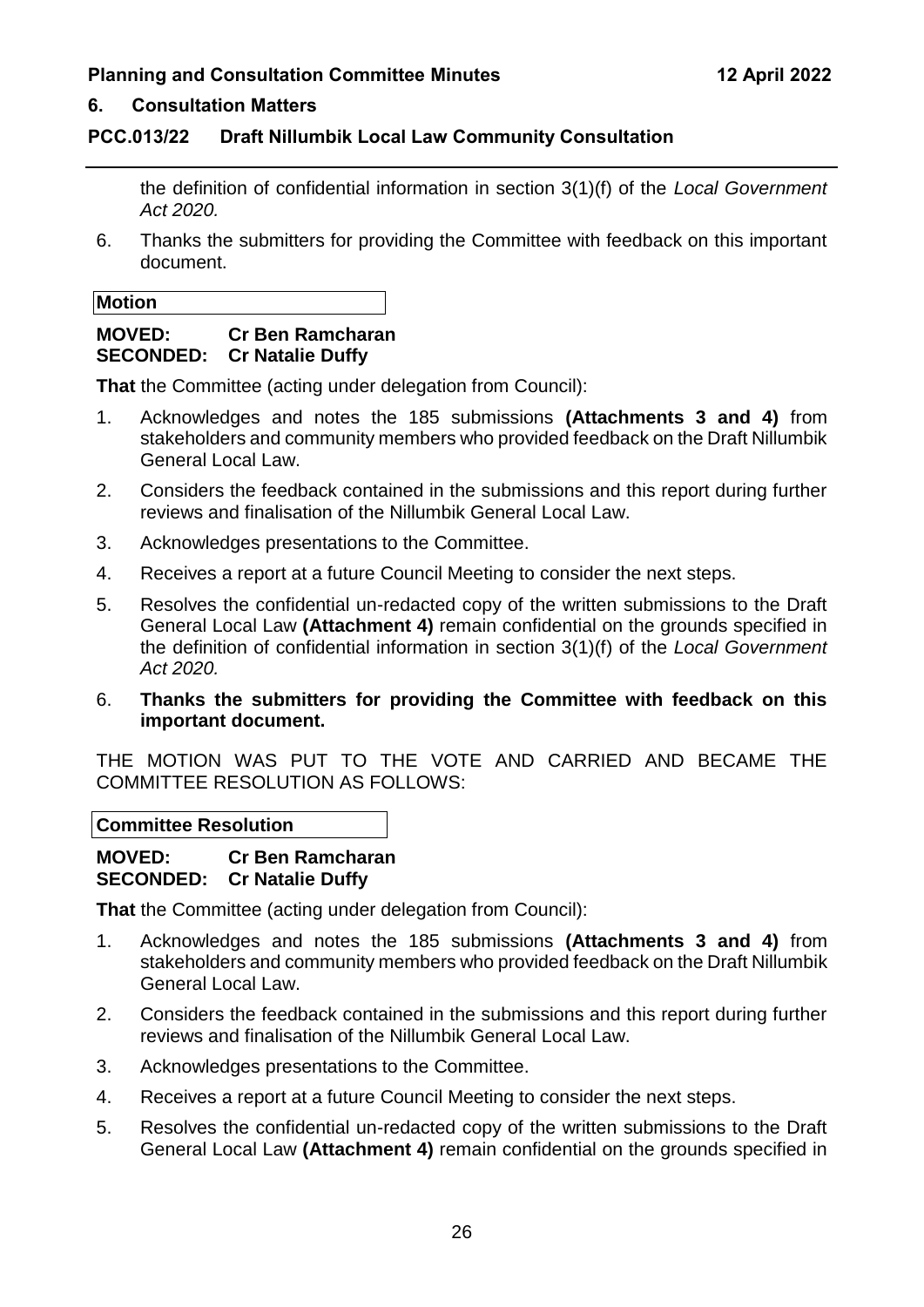#### **6. Consultation Matters**

#### **PCC.013/22 Draft Nillumbik Local Law Community Consultation**

the definition of confidential information in section 3(1)(f) of the *Local Government Act 2020.*

6. Thanks the submitters for providing the Committee with feedback on this important document.

#### **CARRIED UNANIMOUSLY**

*Katia Croce, Governance Lead temporarily left the meeting during submissions on this item at 9:26pm and returned to the meeting at 9:28pm.*

*The Chairperson Consultation Matters, Cr Geoff Paine adjourned the meeting at 9:56pm.*

*The meeting resumed at 10:07pm.*

*Cr Ben Ramcharan, called for a Suspension of Standing Orders to allow Ruth Verrell to make her submission to the Committee on the Draft Nillumbik Local Law Community Consultation item.*

#### **Committee Resolution**

#### **MOVED: Cr Ben Ramcharan SECONDED: Cr Peter Perkins**

**That** Standing Orders be suspended to allow Ruth Verrell to make her submission to the Committee on the Draft Nillumbik Local Law Community Consultation item.

#### **CARRIED UNANIMOUSLY**

*The following additional person addressed the Committee with respect to the Draft Nillumbik Local Law Community Consultation item:*

#### *In Person*

*7 Ruth Verrell*

**Committee Resolution**

**MOVED: Cr Ben Ramcharan SECONDED: Cr Karen Egan** 

**That** Standing Orders be resumed.

**CARRIED UNANIMOUSLY**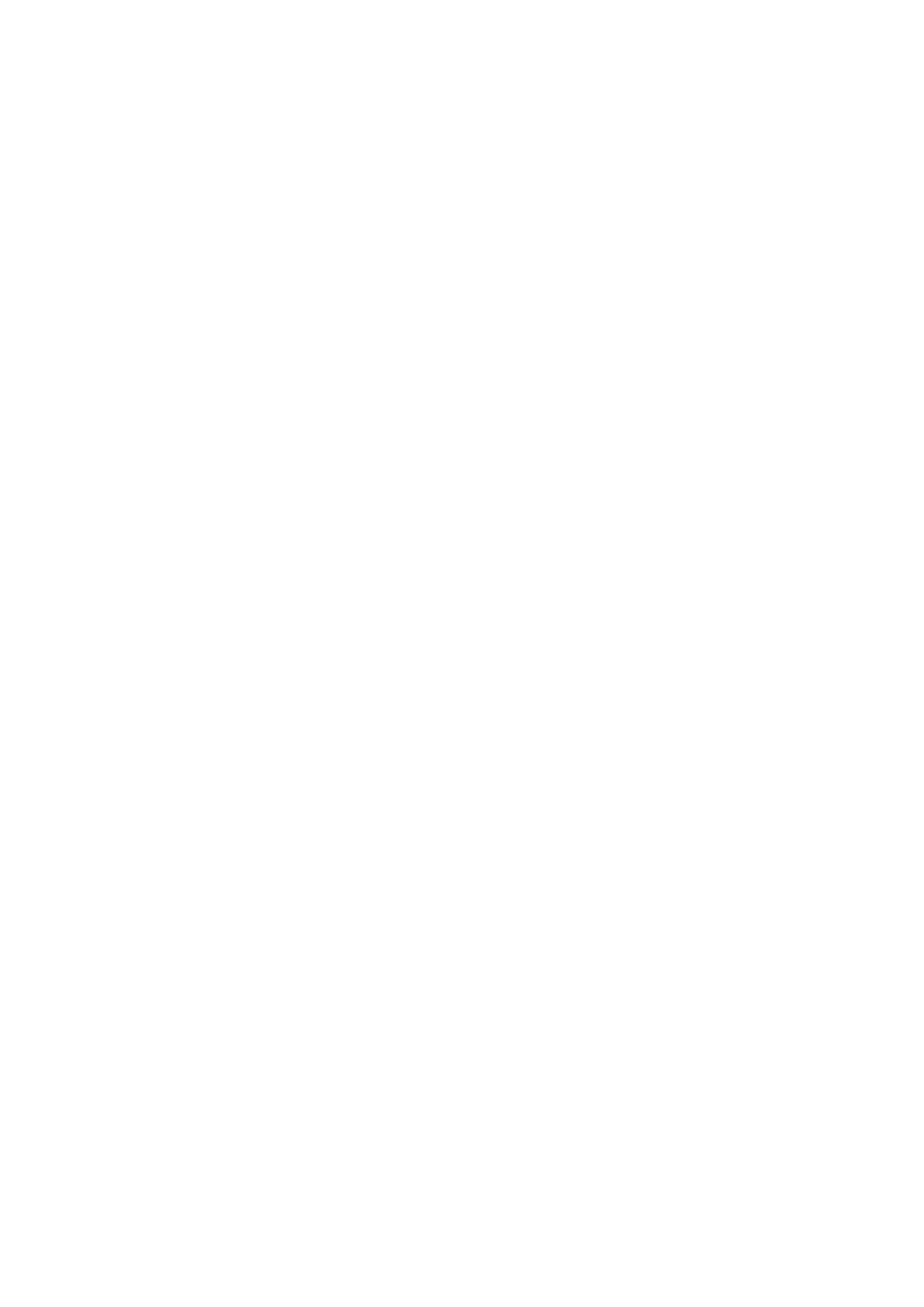**6. Officers' reports**

<span id="page-30-0"></span>**PCC.014/22 Draft Local Law Bend of Islands - Community Consultation** 

| Item:           | <b>Consultation Matter</b>                                      |
|-----------------|-----------------------------------------------------------------|
| Distribution:   | <b>Public</b>                                                   |
| <b>Manager:</b> | Rosa Zouzoulas, Executive Manager Planning and Community Safety |
| <b>Author:</b>  | <b>Heath Gillett, Community Safety Manager</b>                  |
|                 |                                                                 |

#### **Summary**

This report provides the Committee with the feedback of the community engagement on the Draft Bend of Islands Local Law **(Attachment 1.)**

This report provides an update on Phase 2 of community engagement that involved consultation of the Draft Bend of Islands Local Laws on Participate Nillumbik and a number of facilitated drop in sessions hosted by consultants, Chatterbox.

Chatterbox has provided an independent in-depth analysis **(Attachment 2)** that summarises all feedback.

Officers will use this feedback and submissions heard at the Planning and Community Consultation meeting to consider changes to the Local Law to be put on Public Exhibition later in 2022.

*The following people addressed the Committee with respect to this item:*

#### *In Person*

- *1 Andrew McMahon*
- *2.. Noel Renouf*

*In accordance with Clause 6.1 of the Governance Rule Meeting Procedure, a meeting must not continue after 10.30pm unless a majority of Councillors present vote in favour of its continuance, The Chair notes that as it had now reached 10.30pm, continuation of the meeting must be put to the vote.*

**Committee Resolution**

**MOVED: Cr Karen Egan SECONDED: Cr Peter Perkins** 

**That** the meeting continue beyond 10.30pm.

### **CARRIED UNANIMOUSLY**

- *3. Wayne Comyn*
- *4. Robyn Duff*

#### *Chairperson read submission*

- *5. James (Jim) Goodwin*
- *6. Alan Bonny*
- *7. Carol Bonny*
- *8. Sally Dinan*
- *9. Ross & Christine Henry*
- *10. John & Megan McCallum*
- *11. Nathan White*
- *12. Rudi Pauli*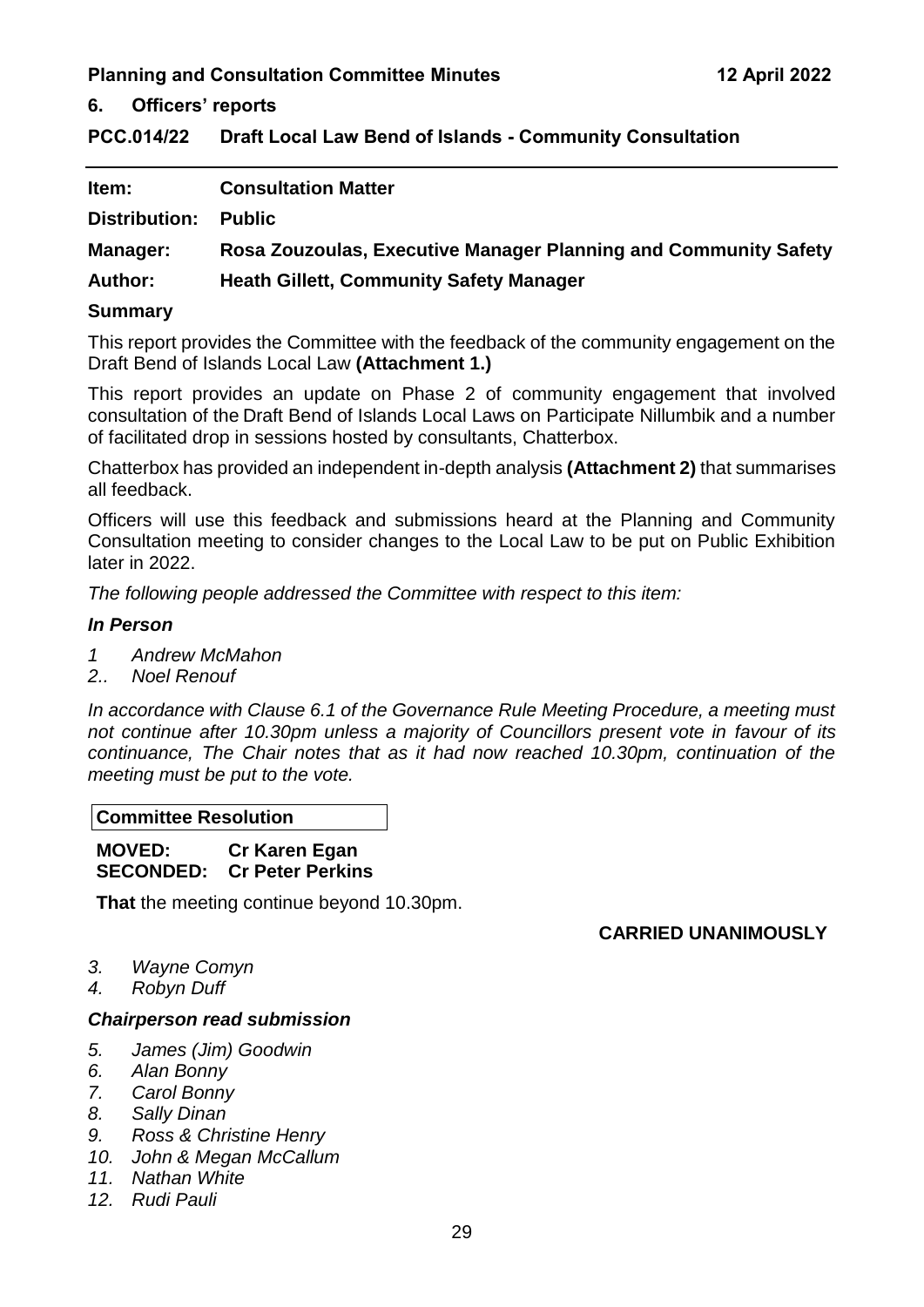#### **6. Consultation Matters**

#### **PCC.014/22 Draft Local Law Bend of Islands - Community Consultation**

- *13. Sue Grad*
- *14. Jarrah Pauli*
- *15. Gavin Masters*
- *16. Pierre Noirjean*
- *17. Caroline Kardachi*
- *18. John Roberts*
- *19. Julie Martindale*
- *20. Frank Pierce*
- *21. Janet Mattiske*
- *22. Glennis Bibra*
- *23. D Lucas*
- *24. Jo Henry & Dylan Osler*
- *25. Ben Van Donkelaar*
- *26. Tobey Henry*
- *27. Christine Cummings and Tim Heath*

#### **Recommendation**

**That** the Committee (acting under delegation from Council):

- 1. Acknowledges and notes the 165 submissions **(Attachments 3 and 4)** from stakeholders and community members who provided feedback on the Draft Bend of Islands Local Laws.
- 2. Considers the feedback contained in the submissions and this report during further review and finalisation of the Local Laws.
- 3. Acknowledges presentations to the Committee.
- 4. Receives a report at a future Council Meeting to consider the next steps.
- 5. Resolves the confidential un-redacted copy of the written submissions to the Draft Bend of Islands Local Law remain confidential on the grounds specified in the definition of confidential information in section 3(1)(f) of the *Local Government Act 2020.*

#### **Motion**

#### **MOVED: Cr Ben Ramcharan SECONDED: Cr Natalie Duffy**

**That** the Committee (acting under delegation from Council):

- 1. Acknowledges and notes the submissions received from community and organisations who provided feedback on the draft Recreation and Leisure Strategy 2022-2030 **(Attachment 2)**
- 2. Resolves that the confidential unredacted public submissions on the draft Recreation and Leisure Strategy 2022-2030 **(Attachment 3)** remain confidential in accordance with section 3(1) of the *Local Government Act 2020*.
- 3. Acknowledges the presentations to the Committee.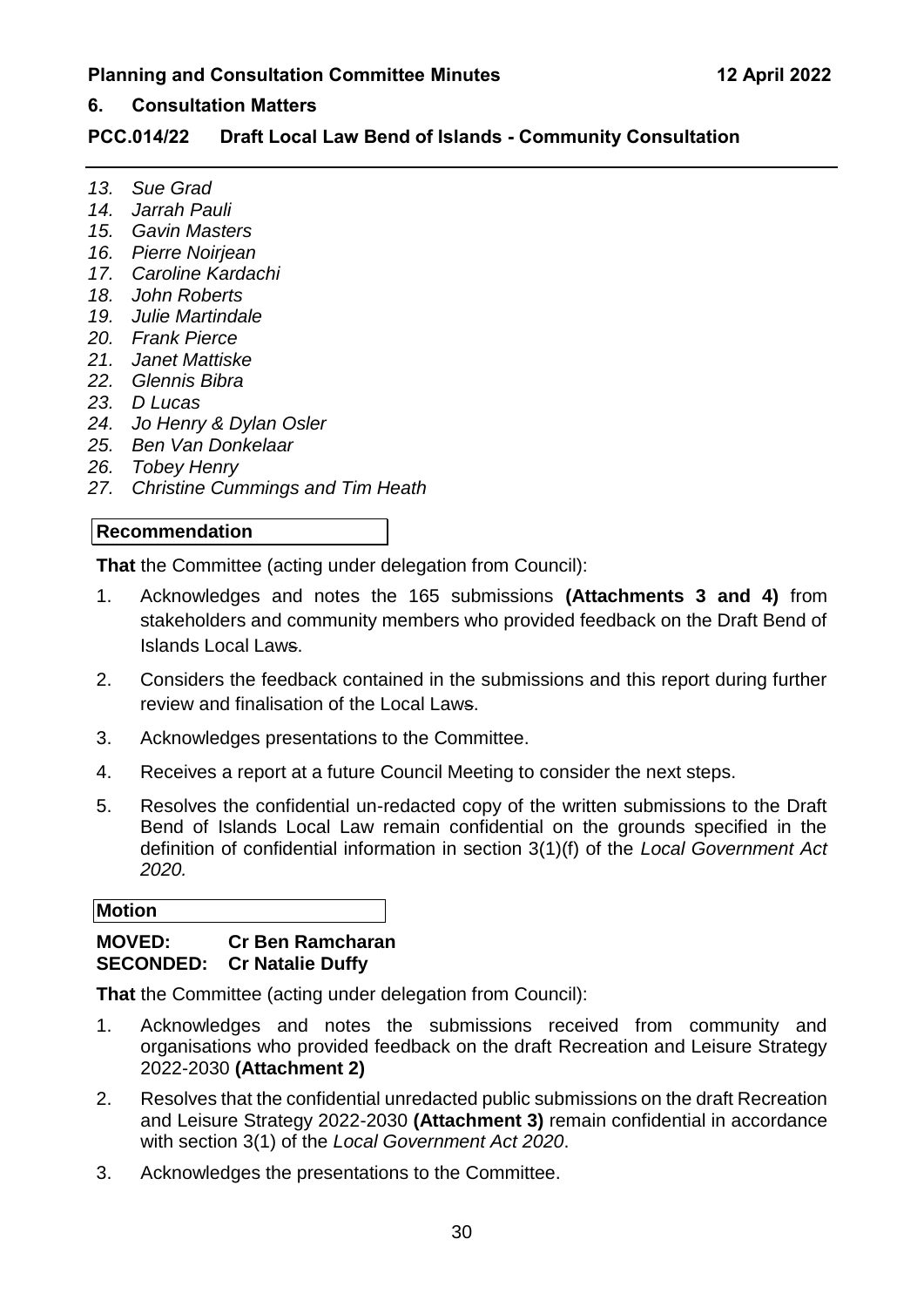# **6. Consultation Matters**

## **PCC.014/22 Draft Local Law Bend of Islands - Community Consultation**

- 4. Considers the matters contained in the submissions and this report during finalisation of the draft Recreation and Leisure Strategy 2022-2030 (**Attachment 1**).
- 5. Requests a further report to be presented at the 28 June 2022 Council Meeting to adopt the final version of the Recreation and Leisure Strategy 2022-2030.
- 6. **Thanks the submitters for providing Council with feedback on this important document.**

THE MOTION WAS PUT TO THE VOTE AND CARRIED AND BECAME THE COMMITTEE RESOLUTION AS FOLLOWS:

#### **Committee Resolution**

#### **MOVED: Cr Ben Ramcharan SECONDED: Cr Natalie Duffy**

**That** the Committee (acting under delegation from Council):

- 1. Acknowledges and notes the submissions received from community and organisations who provided feedback on the draft Recreation and Leisure Strategy 2022-2030 **(Attachment 2)**
- 2. Resolves that the confidential unredacted public submissions on the draft Recreation and Leisure Strategy 2022-2030 **(Attachment 3)** remain confidential in accordance with section 3(1) of the *Local Government Act 2020*.
- 3. Acknowledges the presentations to the Committee.
- 4. Considers the matters contained in the submissions and this report during finalisation of the draft Recreation and Leisure Strategy 2022-2030 (**Attachment 1**).
- 5. Requests a further report to be presented at the 28 June 2022 Council Meeting to adopt the final version of the Recreation and Leisure Strategy 2022-2030.
- 6. Thanks the submitters for providing Council with feedback on this important document.

#### **CARRIED UNANIMOUSLY**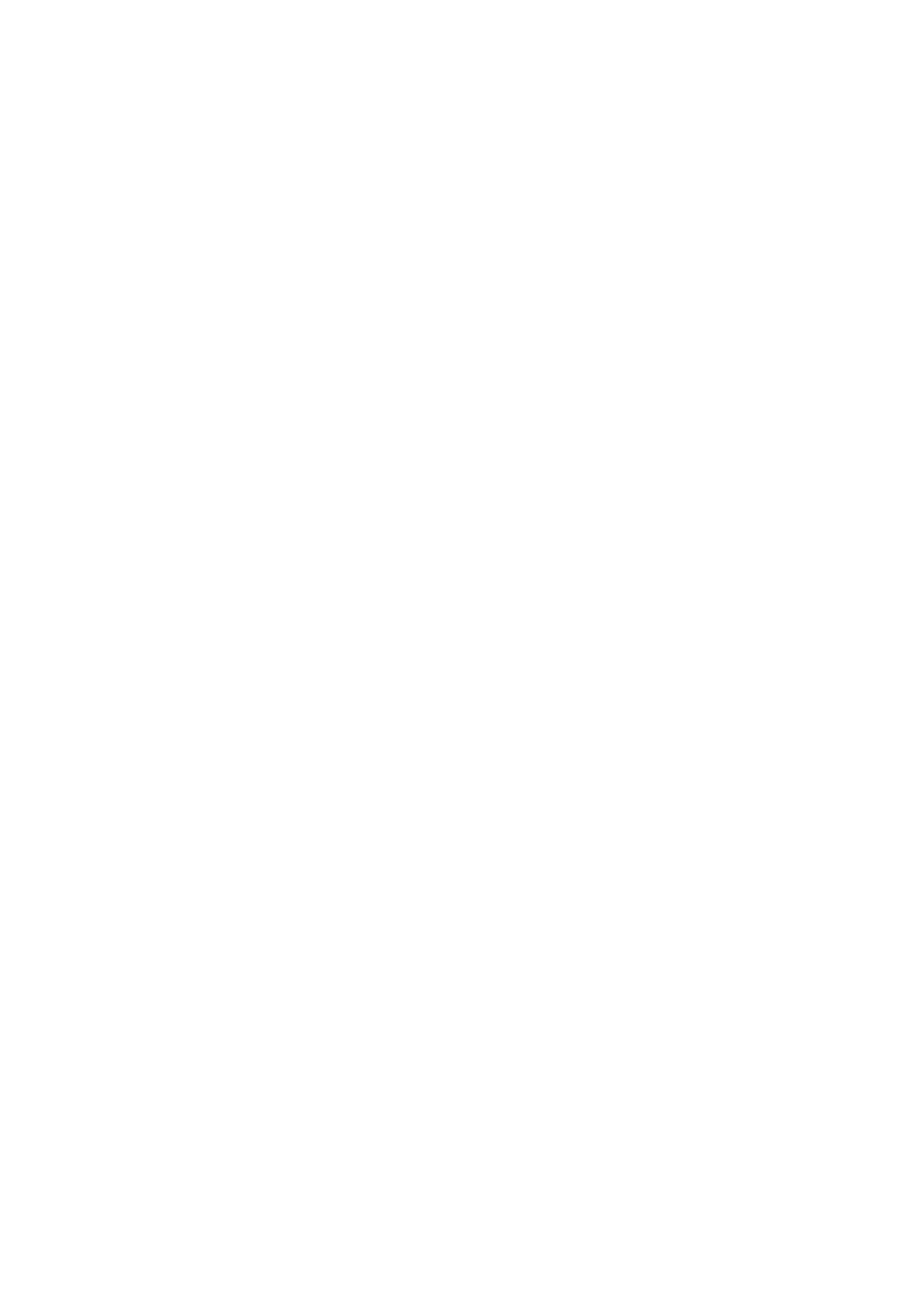**6. Officers' reports**

<span id="page-34-0"></span>**PCC.015/22 Draft Recreation and Leisure Strategy 2022-2030**

| Item:                | <b>Consultation Matter</b>                                     |
|----------------------|----------------------------------------------------------------|
| <b>Distribution:</b> | <b>Public</b>                                                  |
| Manager:             | <b>Hialmar Philipp, Director Operations and Infrastructure</b> |
| <b>Author:</b>       | Rebecca Burton, Acting Manager Recreation and Leisure          |

#### **Summary**

This report notes the submissions received from the community regarding the draft Recreation and Leisure Strategy 2022-2030 **(Attachment 1).**

The purpose of this strategy is to renew Council's commitment to recreation across the municipality. The strategy provides strategic priorities and objectives, which will inform the development of sport, leisure and active recreation in Nillumbik over the next eight years. It will be underpinned by two 4-year action plans spanning from 2022-2026 and 2027-2030.

Community consultation for the draft Recreation and Leisure Strategy 2022-2030 was undertaken over a 5 week period from 31 January – 6 March 2022. Various stakeholders were invited to review and provide feedback on the document, including community sporting clubs, local and state sporting associations and Council's advisory committees.

Public consultation was facilitated through the *Participate Nillumbik* website, as well as delivering 6 pop-up community consultation sessions at Council's major leisure and community facilities. 103 submissions were received via the *Participate Nillumbik* website (**Attachment 2**), with a further 99 submissions received from children aged 0-5 years through Nillumbik's early years' services.

It is recommended that the Committee note the submissions to the draft Recreation and Leisure Strategy before finalising the document and presenting it to Council for adoption at the Council Meeting scheduled for 28 June 2022.

*The following people addressed the Committee with respect to this item:*

#### *In Person*

- *1 Janice Crosswhite on behalf of Positive Ageing AC*
- *2. Cath Giles - Nillumbik Horse Action Group*

#### *Chairperson read submission*

- *3. Amanda Wilson*
- *4. Svetlana Ryzhikh on behalf of Friends of Apollo Parkways (President)*
- *5. Svetlana Ryzhikh*

#### **Committee Resolution**

#### **MOVED: Cr Karen Egan SECONDED: Cr Natalie Duffy**

**That** the Committee (acting under delegation from Council):

1. Acknowledges and notes the submissions received from community and organisations who provided feedback on the draft Recreation and Leisure Strategy 2022-2030 **(Attachment 2)**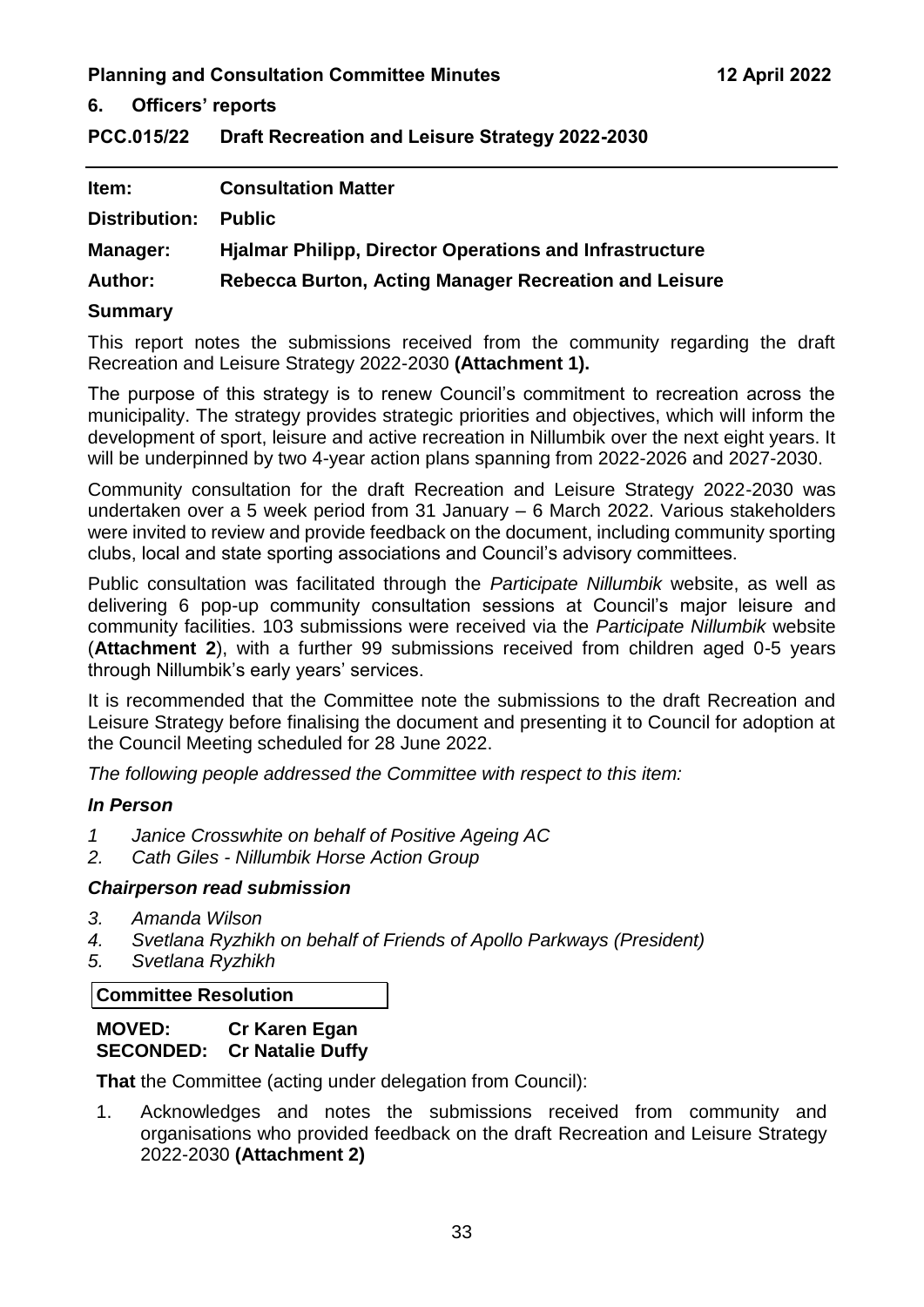## **6. Consultation Matters**

#### **PCC.015/22 Draft Recreation and Leisure Strategy 2022-2030**

- 2. Resolves that the confidential unredacted public submissions on the draft Recreation and Leisure Strategy 2022-2030 **(Attachment 3)** remain confidential in accordance with section 3(1) of the *Local Government Act 2020*.
- 3. Acknowledges the presentations to the Committee.
- 4. Considers the matters contained in the submissions and this report during finalisation of the draft Recreation and Leisure Strategy 2022-2030 (**Attachment 1**).
- 5. Requests a further report to be presented at the 28 June 2022 Council Meeting to adopt the final version of the Recreation and Leisure Strategy 2022-2030.
- 6. Thanks the submitters for providing Council with feedback on this important document.

#### **CARRIED UNANIMOUSLY**